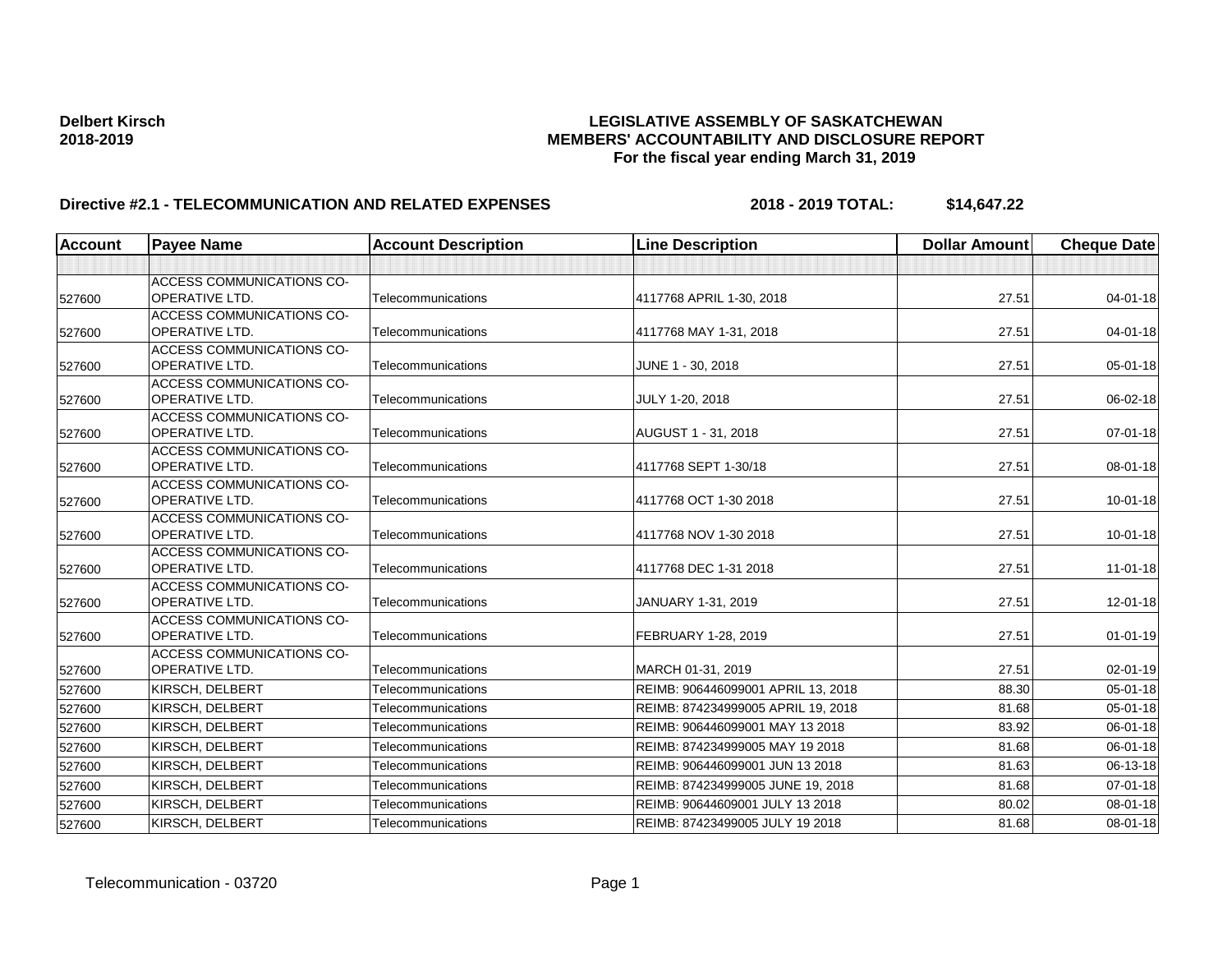| <b>Account</b> | <b>Payee Name</b>                                   | <b>Account Description</b> | <b>Line Description</b>                           | <b>Dollar Amount</b> | <b>Cheque Date</b> |
|----------------|-----------------------------------------------------|----------------------------|---------------------------------------------------|----------------------|--------------------|
|                |                                                     |                            |                                                   |                      |                    |
| 527600         | KIRSCH, DELBERT                                     | Telecommunications         | REIMB: 87423499005 AUG 19 2018                    | 81.68                | 09-01-18           |
| 527600         | KIRSCH, DELBERT                                     | Telecommunications         | REIMB: 906446099001 AUG 13 2018                   | 83.59                | 09-01-18           |
| 527600         | KIRSCH, DELBERT                                     | Telecommunications         | REIMB: 874234999005 SEP 19 2018                   | 81.68                | $10 - 01 - 18$     |
| 527600         | KIRSCH, DELBERT                                     | Telecommunications         | REIMB: 906446099001 SEP 13 2018                   | 79.98                | 10-01-18           |
| 527600         | KIRSCH, DELBERT                                     | Telecommunications         | REIMB: 906446099001 OCT 13 2018                   | 85.63                | $11 - 01 - 18$     |
| 527600         | KIRSCH, DELBERT                                     | Telecommunications         | REIMB: 874234999005 OCT 19 2018                   | 81.68                | 11-01-18           |
| 527600         | KIRSCH, DELBERT                                     | Telecommunications         | REIMB: 906446099001 NOVEMBER 13, 2018             | 79.84                | 12-01-18           |
| 527600         | KIRSCH, DELBERT                                     | Telecommunications         | REIMB: 874234999005 NOVEMBER 19, 2018             | 81.68                | 12-01-18           |
| 527600         | KIRSCH, DELBERT                                     | Telecommunications         | REIMB: 906446099001 DECEMBER 13, 2018             | 83.01                | $01 - 01 - 19$     |
| 527600         | KIRSCH, DELBERT                                     | Telecommunications         | REIMB: 874234999005 DECEMBER 19, 2018             | 81.68                | $01 - 01 - 19$     |
| 527600         | KIRSCH, DELBERT                                     | Telecommunications         | REIMB: 906446099001 JANUARY 13, 2019              | 82.20                | 02-01-19           |
| 527600         | KIRSCH, DELBERT                                     | Telecommunications         | REIMB: 874234999005 JANUARY 19, 2019              | 81.68                | 02-01-19           |
| 527600         | KIRSCH, DELBERT                                     | Telecommunications         | REIMB: 906446099001 FEBRUARY 13, 2019             | 87.67                | 03-01-19           |
| 527600         | KIRSCH, DELBERT                                     | Telecommunications         | REIMB: 874234999005 FEBRUARY 19, 2019             | 81.68                | 03-01-19           |
| 527600         | KIRSCH, DELBERT                                     | Telecommunications         | REIMB: 906446099001 MARCH 13, 2019                | 96.91                | 03-13-19           |
| 527600         | KIRSCH, DELBERT                                     | Telecommunications         | REIMB: 874234999005 MARCH 19, 2019                | 81.68                | 03-19-19           |
| 527600         | MINISTER OF FINANCE-MINISTRY<br>OF CENTRAL SERVICES | Telecommunications         | SECURITY MONITORING APR 1, 2018 -<br>MAR 31, 2019 | 330.12               | $01 - 01 - 19$     |
| 527600         | <b>SASKTEL</b>                                      | Telecommunications         | 872757799009 APRIL 7, 2018                        | 389.21               | 04-07-18           |
| 527600         | <b>SASKTEL</b>                                      | Telecommunications         | 191365388006 APRIL 16, 2018                       | 171.49               | 05-01-18           |
| 527600         | <b>SASKTEL</b>                                      | Telecommunications         | 872757799009 MAY 7, 2018                          | 355.14               | 05-07-18           |
| 527600         | <b>SASKTEL</b>                                      | Telecommunications         | 191365388006 MAY 16 2018                          | 171.49               | $06 - 01 - 18$     |
| 527600         | <b>SASKTEL</b>                                      | Telecommunications         | 872757799009 JUNE7 2018                           | 366.12               | 06-07-18           |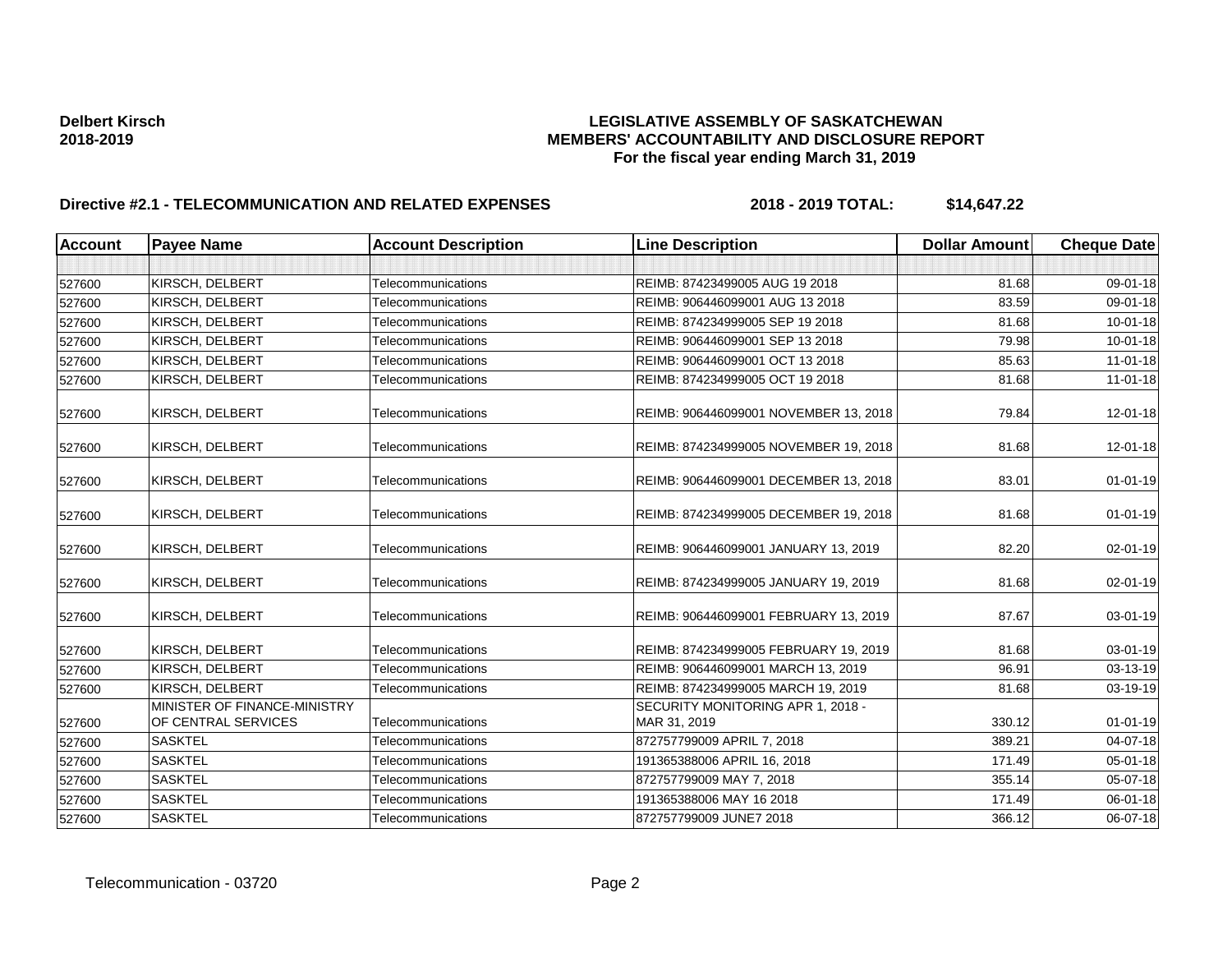| <b>Account</b> | <b>Payee Name</b> | <b>Account Description</b>    | <b>Line Description</b>                         | <b>Dollar Amount</b> | <b>Cheque Date</b> |
|----------------|-------------------|-------------------------------|-------------------------------------------------|----------------------|--------------------|
|                |                   |                               |                                                 |                      |                    |
| 527600         | <b>SASKTEL</b>    | Telecommunications            | 191365388006 JUNE 16, 2018                      | 176.63               | $07 - 01 - 18$     |
| 527600         | <b>SASKTEL</b>    | Telecommunications            | 872757799009 JULY 7, 2018                       | 343.04               | $07 - 07 - 18$     |
| 527600         | <b>SASKTEL</b>    | Telecommunications            | 191365388006 JULY 16 2018                       | 187.00               | 08-01-18           |
| 527600         | <b>SASKTEL</b>    | Telecommunications            | 872757799009 AUG 7/18                           | 357.71               | 08-07-18           |
| 527600         | <b>SASKTEL</b>    | Telecommunications            | 191365388006 AUG 16 2018                        | 200.06               | 09-01-18           |
| 527600         | <b>SASKTEL</b>    | Telecommunications            | 191365388006 SEP 16 2018                        | 177.10               | $10 - 01 - 18$     |
| 527600         | <b>SASKTEL</b>    | Telecommunications            | 872757799009 SEP 7 2018                         | 369.03               | $10 - 01 - 18$     |
| 527600         | <b>SASKTEL</b>    | Telecommunications            | 872757799009 OCT 7 2018                         | 353.05               | $11 - 01 - 18$     |
| 527600         | <b>SASKTEL</b>    | Telecommunications            | 191365388006 OCT 16 2018                        | 177.49               | $11-01-18$         |
| 527600         | <b>SASKTEL</b>    | Telecommunications            | 872757799009 NOV 7 2018                         | 360.31               | $11 - 07 - 18$     |
| 527600         | <b>SASKTEL</b>    | Telecommunications            | 191365388006 NOVEMBER 16, 2018                  | 172.35               | $12 - 01 - 18$     |
| 527600         | <b>SASKTEL</b>    | Telecommunications            | 872757799009 DECEMBER 7, 2018                   | 392.93               | 12-07-18           |
| 527600         | <b>SASKTEL</b>    | Telecommunications            | 191365388006 DECEMBER 16, 2018                  | 171.49               | $01 - 01 - 19$     |
| 527600         | <b>SASKTEL</b>    | Telecommunications            | 872757799009 JANUARY 7, 2019                    | 352.83               | $02 - 01 - 19$     |
| 527600         | <b>SASKTEL</b>    | Telecommunications            | 191365388006 JANUARY 16, 2019                   | 171.49               | 02-01-19           |
| 527600         | <b>SASKTEL</b>    | Telecommunications            | 191365388006 FEBRUARY 16, 2019                  | 179.64               | 03-01-19           |
| 527600         | <b>SASKTEL</b>    | Telecommunications            | 872757799009 FEBRUARY 07, 2019                  | 370.69               | 03-01-19           |
| 527600         | <b>SASKTEL</b>    | Telecommunications            | 872757799009 MARCH 07, 2019                     | 383.01               | 03-07-19           |
| 527600         | <b>SASKTEL</b>    | Telecommunications            | 191365388006 MARCH 16, 2019                     | 171.52               | 03-16-19           |
| 527600         | <b>SASKTEL</b>    | Telecommunications            | RTV - MARY ANNE TELFER - PERSONAL<br><b>USE</b> | $-68.50$             | 03-21-19           |
| 527600         | <b>SASKTEL</b>    | Telecommunications            | RTV - DELBERT KIRSCH - PERSONAL USE             | $-75.00$             | 03-26-19           |
| 530600         | <b>SASKTEL</b>    | Placement - Tender Ads        | 872757799009 APRIL 7, 2018                      | 456.40               | 04-07-18           |
| 530600         | <b>SASKTEL</b>    | Placement - Tender Ads        | 872757799009 MAY 7, 2018                        | 456.40               | 05-07-18           |
| 530600         | <b>SASKTEL</b>    | Placement - Tender Ads        | 872757799009 JUNE7 2018                         | 456.40               | 06-07-18           |
| 530600         | <b>SASKTEL</b>    | Placement - Tender Ads        | 872757799009 JULY 7, 2018                       | 456.40               | 07-07-18           |
| 530600         | <b>SASKTEL</b>    | <b>Placement - Tender Ads</b> | 872757799009 AUG 7/18                           | 496.40               | 08-07-18           |
| 530600         | <b>SASKTEL</b>    | Placement - Tender Ads        | 872757799009 SEP 7 2018                         | 456.40               | $10 - 01 - 18$     |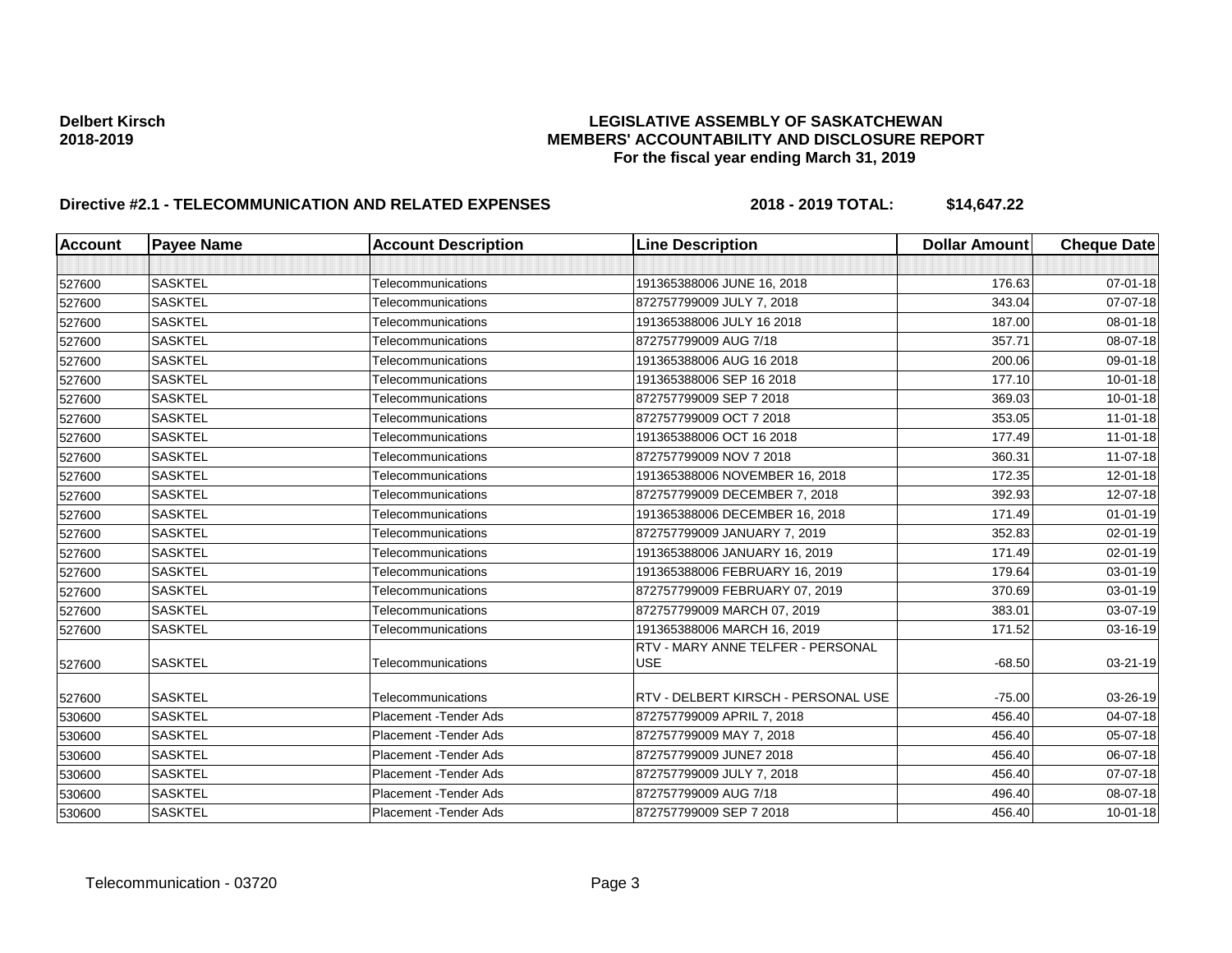| <b>Account</b> | <b>Payee Name</b> | <b>Account Description</b> | <b>Line Description</b>        | <b>Dollar Amount</b> | <b>Cheque Date</b>    |
|----------------|-------------------|----------------------------|--------------------------------|----------------------|-----------------------|
|                |                   |                            |                                |                      |                       |
| 530600         | <b>SASKTEL</b>    | Placement - Tender Ads     | 872757799009 OCT 7 2018        | 496.40               | $11-01-18$            |
| 530600         | <b>SASKTEL</b>    | Placement - Tender Ads     | 872757799009 NOV 7 2018        | 516.40               | $11-07-18$            |
| 530600         | <b>SASKTEL</b>    | Placement - Tender Ads     | 872757799009 DECEMBER 7, 2018  | 456.40               | 12-07-18              |
| 530600         | <b>SASKTEL</b>    | Placement - Tender Ads     | 872757799009 JANUARY 7, 2019   | 456.40               | $\overline{02-01-19}$ |
| 530600         | <b>SASKTEL</b>    | Placement - Tender Ads     | 872757799009 FEBRUARY 07, 2019 | 456.40               | 03-01-19              |
| 530600         | <b>SASKTEL</b>    | Placement - Tender Ads     | 872757799009 MARCH 07, 2019    | 456.40               | 03-07-19              |
|                |                   |                            |                                |                      |                       |
|                |                   |                            |                                |                      |                       |
|                |                   |                            |                                |                      |                       |
|                |                   |                            |                                |                      |                       |
|                |                   |                            |                                |                      |                       |
|                |                   |                            |                                |                      |                       |
|                |                   |                            |                                |                      |                       |
|                |                   |                            |                                |                      |                       |
|                |                   |                            |                                |                      |                       |
|                |                   |                            |                                |                      |                       |
|                |                   |                            |                                |                      |                       |
|                |                   |                            |                                |                      |                       |
|                |                   |                            |                                |                      |                       |
|                |                   |                            |                                |                      |                       |
|                |                   |                            |                                |                      |                       |
|                |                   |                            |                                |                      |                       |
|                |                   |                            |                                |                      |                       |
|                |                   |                            |                                |                      |                       |
|                |                   |                            |                                |                      |                       |
|                |                   |                            |                                |                      |                       |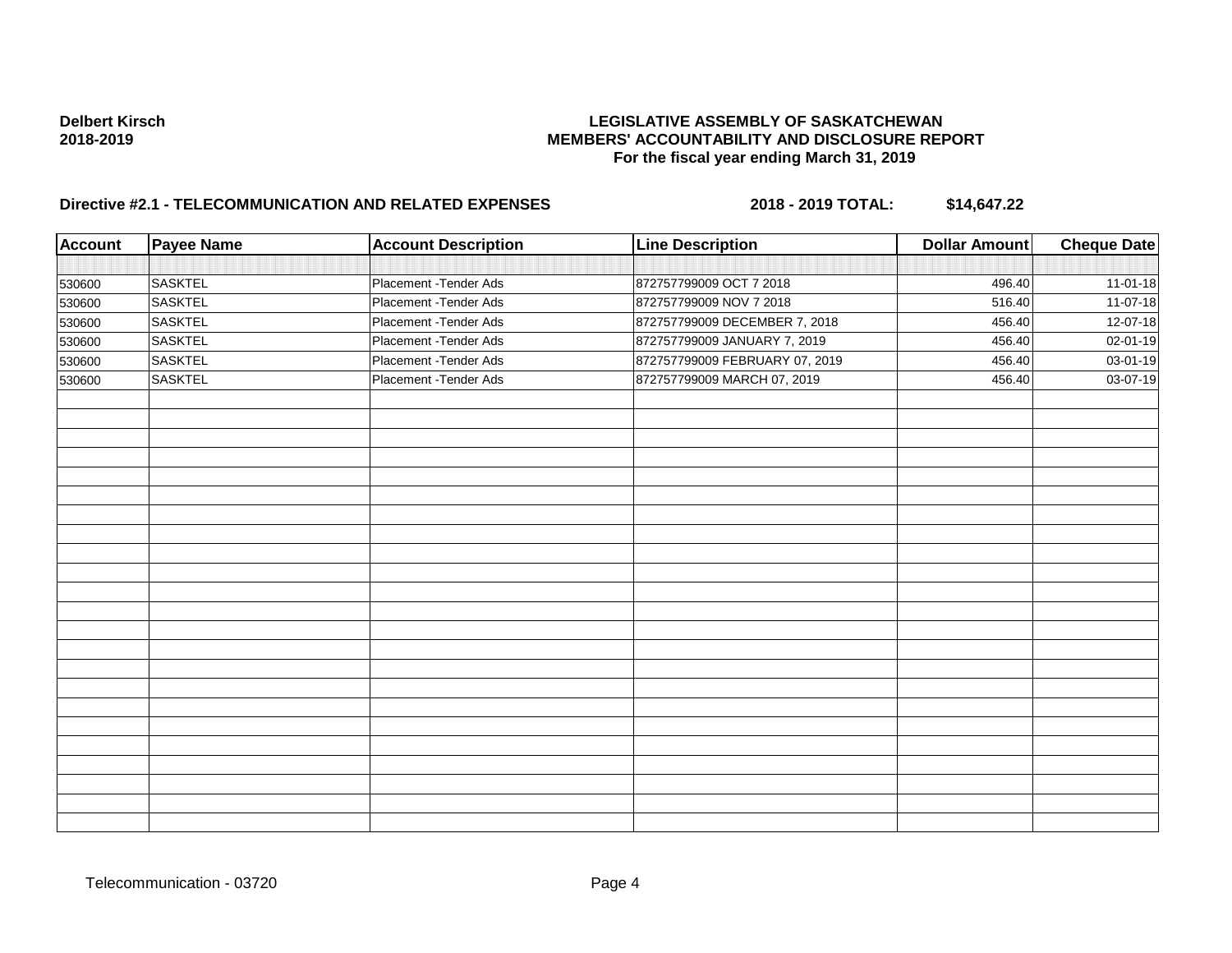| <b>Account</b> | Payee Name | <b>Account Description</b> | <b>Line Description</b> | <b>Dollar Amount</b> | <b>Cheque Date</b> |
|----------------|------------|----------------------------|-------------------------|----------------------|--------------------|
|                |            |                            |                         |                      |                    |
|                |            |                            |                         |                      |                    |
|                |            |                            |                         |                      |                    |
|                |            |                            |                         |                      |                    |
|                |            |                            |                         |                      |                    |
|                |            |                            |                         |                      |                    |
|                |            |                            |                         |                      |                    |
|                |            |                            |                         |                      |                    |
|                |            |                            |                         |                      |                    |
|                |            |                            |                         |                      |                    |
|                |            |                            |                         |                      |                    |
|                |            |                            |                         |                      |                    |
|                |            |                            |                         |                      |                    |
|                |            |                            |                         |                      |                    |
|                |            |                            |                         |                      |                    |
|                |            |                            |                         |                      |                    |
|                |            |                            |                         |                      |                    |
|                |            |                            |                         |                      |                    |
|                |            |                            |                         |                      |                    |
|                |            |                            |                         |                      |                    |
|                |            |                            |                         |                      |                    |
|                |            |                            |                         |                      |                    |
|                |            |                            |                         |                      |                    |
|                |            |                            |                         |                      |                    |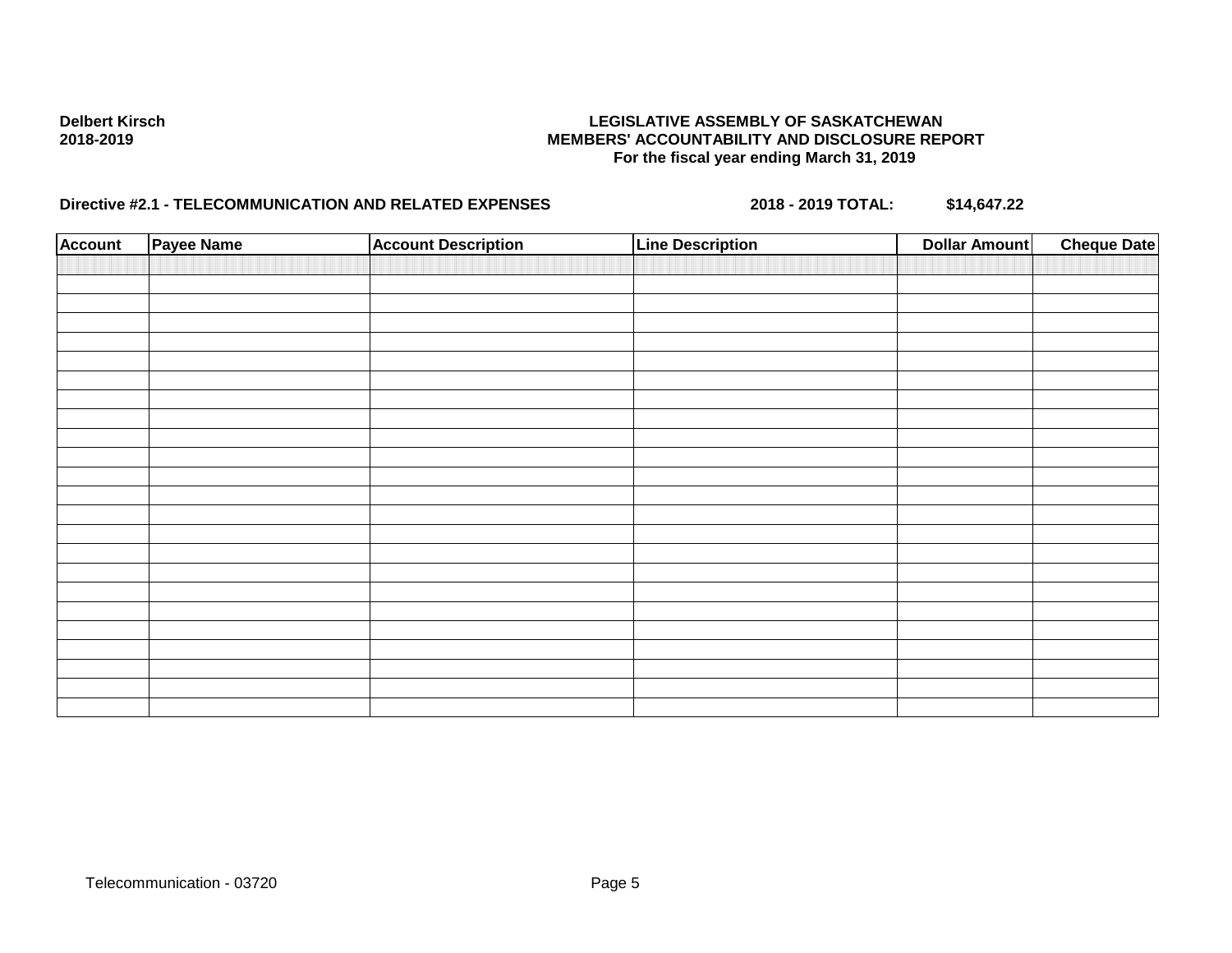## **LEGISLATIVE ASSEMBLY OF SASKATCHEWAN MEMBERS' ACCOUNTABILITY AND DISCLOSURE REPORT For the fiscal year ending March 31, 2019**

| <b>Account</b> | <b>Payee Name</b>      | <b>Account Description</b>  | <b>Line Description</b>                     | <b>Dollar Amount</b> | <b>Cheque Date</b> |
|----------------|------------------------|-----------------------------|---------------------------------------------|----------------------|--------------------|
|                |                        |                             |                                             |                      |                    |
|                |                        |                             | APRIL 2018 MLA REGINA                       |                      |                    |
| 541900         | KIRSCH, DELBERT        | <b>Elected Rep - Travel</b> | <b>ACCOMMODATIONS</b>                       | 1,500.00             | 04-26-18           |
|                |                        |                             | MAY 2018 MLA REGINA                         |                      |                    |
| 541900         | KIRSCH, DELBERT        | Elected Rep - Travel        | <b>ACCOMMODATIONS</b>                       | 1,550.00             | 06-01-18           |
|                |                        |                             | JUNE 2018 REGINA MLA                        |                      |                    |
| 541900         | KIRSCH, DELBERT        | Elected Rep - Travel        | <b>ACCOMMODATIONS</b>                       | 1,500.00             | 06-01-18           |
|                |                        |                             | MLA REGINA ACCOMMODATIONS JULY              |                      |                    |
| 541900         | KIRSCH, DELBERT        | Elected Rep - Travel        | 2018                                        | 1,550.00             | 07-01-18           |
|                |                        |                             | MLA REGINA ACCOMMODATIONS AUGUST            |                      |                    |
| 541900         | KIRSCH, DELBERT        | <b>Elected Rep - Travel</b> | 2018                                        | 1,550.00             | 08-01-18           |
| 541900         | KIRSCH, DELBERT        | Elected Rep - Travel        | MLA REGINA ACCOMMODATIONS<br>SEPTEMBER 2018 | 1,500.00             | 09-01-18           |
| 541900         | KIRSCH, DELBERT        | Elected Rep - Travel        | MLA TRAVEL APR 3-18 2018                    | 1,762.76             | 10-01-18           |
|                |                        |                             |                                             |                      |                    |
| 541900         | KIRSCH, DELBERT        | Elected Rep - Travel        | MLA TRAVEL APR 19-30 2018                   | 1,494.84             | $10-01-18$         |
| 541900         | KIRSCH, DELBERT        | <b>Elected Rep - Travel</b> | MLA TRAVEL MAY 1-14 2018                    | 1,845.68             | $10 - 01 - 18$     |
| 541900         | KIRSCH, DELBERT        | <b>Elected Rep - Travel</b> | MLA TRAVEL MAY 15-30 2018                   | 1,756.24             | $10 - 01 - 18$     |
| 541900         | KIRSCH, DELBERT        | Elected Rep - Travel        | MLA TRAVEL MAY 31 2018                      | 220.18               | $10 - 01 - 18$     |
| 541900         | KIRSCH, DELBERT        | <b>Elected Rep - Travel</b> | MLA TRAVEL JUNE 2-23 2018                   | 2,164.71             | $10 - 01 - 18$     |
| 541900         | KIRSCH, DELBERT        | <b>Elected Rep - Travel</b> | MLA TRAVEL JULY 3-24 2018                   | 1,392.94             | $10 - 01 - 18$     |
| 541900         | KIRSCH, DELBERT        | <b>Elected Rep - Travel</b> | MLA TRAVEL AUG 7-9 2018                     | 405.15               | 10-15-18           |
|                |                        |                             | <b>MLA REGINA ACCOMMODATIONS</b>            |                      |                    |
| 541900         | <b>KIRSCH, DELBERT</b> | Elected Rep - Travel        | OCTOBER 2018                                | 1,550.00             | $10 - 22 - 18$     |
|                |                        |                             | MLA REGINA ACCOMMODATIONS NOV               |                      |                    |
| 541900         | KIRSCH, DELBERT        | Elected Rep - Travel        | 2018                                        | 1,500.00             | $11-01-18$         |
| 541900         | KIRSCH, DELBERT        | <b>Elected Rep - Travel</b> | MLA TRAVEL NOV 8 2018                       | 97.85                | $11 - 20 - 18$     |
| 541900         | KIRSCH, DELBERT        | <b>Elected Rep - Travel</b> | MLA TRAVEL AUGUST 1-25, 2018                | 2,492.30             | $01 - 14 - 19$     |
|                |                        |                             | MLA TRAVEL AUGUST 27-SEPTEMBER 30,          |                      |                    |
| 541900         | KIRSCH, DELBERT        | Elected Rep - Travel        | 2018                                        | 2,701.83             | $01 - 14 - 19$     |
|                |                        |                             | MLA TRAVEL OCTOBER 18-NOVEMBER 6,           |                      |                    |
| 541900         | KIRSCH, DELBERT        | Elected Rep - Travel        | 2018                                        | 1,829.90             | $01 - 14 - 19$     |
| 541900         | KIRSCH, DELBERT        | Elected Rep - Travel        | MLA REGINA ACCOMMODATIONS DEC/18            | 1,550.00             | $01 - 14 - 19$     |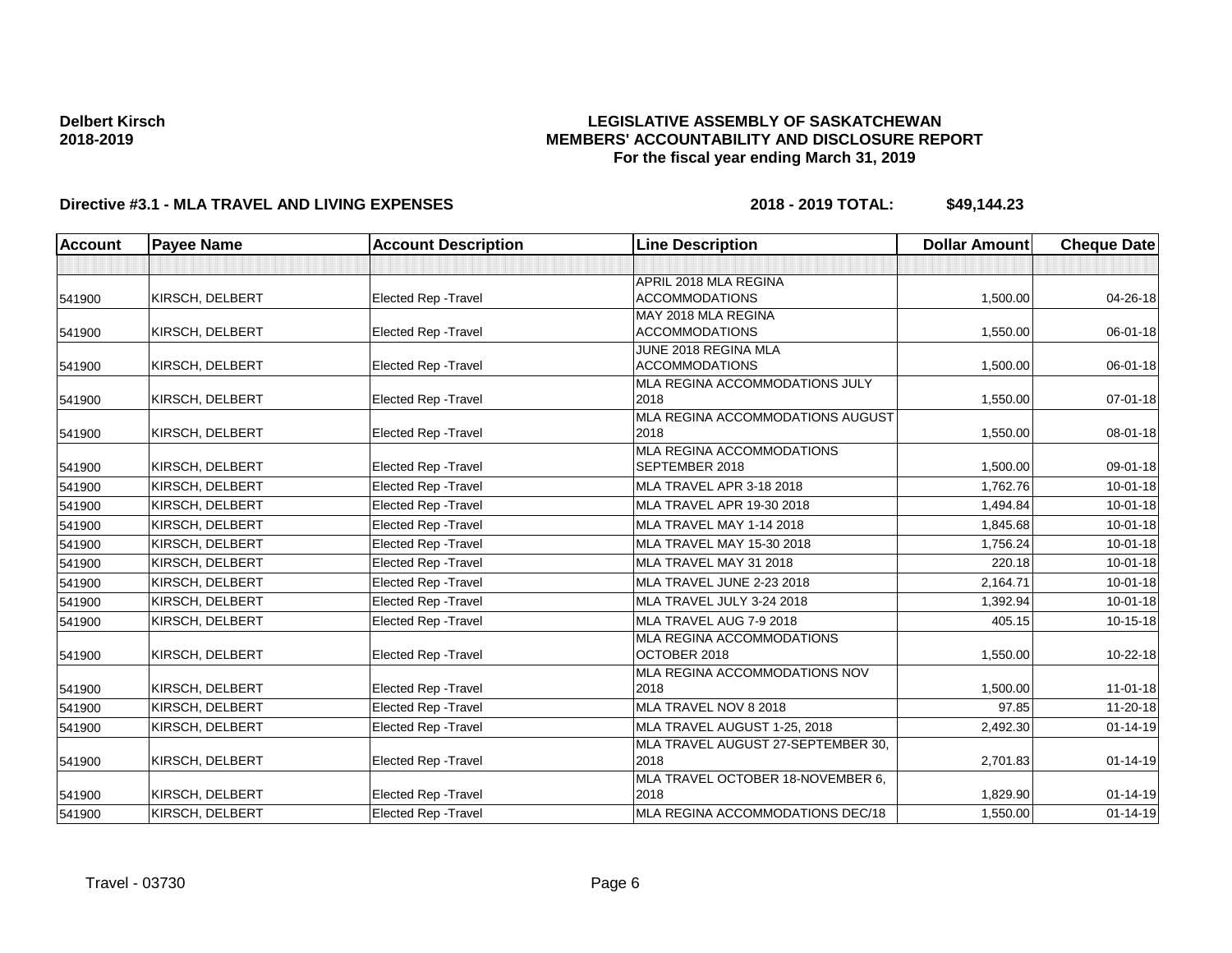## **LEGISLATIVE ASSEMBLY OF SASKATCHEWAN MEMBERS' ACCOUNTABILITY AND DISCLOSURE REPORT For the fiscal year ending March 31, 2019**

| Account | <b>Payee Name</b> | <b>Account Description</b> | <b>Line Description</b>          | <b>Dollar Amount</b> | Cheque Date    |
|---------|-------------------|----------------------------|----------------------------------|----------------------|----------------|
|         |                   |                            |                                  |                      |                |
| 541900  | KIRSCH, DELBERT   | Elected Rep - Travel       | MLA TRAVEL OCTOBER 2-17, 2018    | 2,107.40             | $01 - 14 - 19$ |
| 541900  | KIRSCH, DELBERT   | Elected Rep - Travel       | MLA TRAVEL NOVEMBER 7-20, 2018   | 2,426.30             | $01 - 14 - 19$ |
| 541900  | KIRSCH, DELBERT   | Elected Rep - Travel       | MLA TRAVEL NOVEMBER 21-30, 2018  | 1,255.65             | $01 - 14 - 19$ |
| 541900  | KIRSCH, DELBERT   | Elected Rep - Travel       | MLA REGINA ACCOMMODATIONS JAN/19 | 1,278.32             | 02-04-19       |
| 541900  | KIRSCH, DELBERT   | Elected Rep - Travel       | MLA TRAVEL FEB 02-23, 2019       | 833.24               | 03-29-19       |
| 541900  | KIRSCH, DELBERT   | Elected Rep - Travel       | MLA TRAVEL JAN 05-31, 2019       | 1,135.48             | 03-29-19       |
| 541900  | KIRSCH, DELBERT   | Elected Rep - Travel       | MLA TRAVEL DEC 01-20, 2018       | 2,327.30             | 03-29-19       |
| 541900  | KIRSCH, DELBERT   | Elected Rep - Travel       | FEB/19 MLA REGINA ACCOMMODATIONS | 1,271.12             | 03-31-19       |
| 541900  | KIRSCH, DELBERT   | Elected Rep - Travel       | MAR/19 MLA REGINA ACCOMMODATIONS | 1,278.16             | 03-31-19       |
| 541900  | KIRSCH, DELBERT   | Elected Rep - Travel       | MLA TRAVEL MAR 22-31, 2019       | 1,009.23             | 03-31-19       |
| 541900  | KIRSCH, DELBERT   | Elected Rep - Travel       | MLA TRAVEL MAR 06-21, 2019       | 2,307.65             | 03-31-19       |
|         |                   |                            |                                  |                      |                |
|         |                   |                            |                                  |                      |                |
|         |                   |                            |                                  |                      |                |
|         |                   |                            |                                  |                      |                |
|         |                   |                            |                                  |                      |                |
|         |                   |                            |                                  |                      |                |
|         |                   |                            |                                  |                      |                |
|         |                   |                            |                                  |                      |                |
|         |                   |                            |                                  |                      |                |
|         |                   |                            |                                  |                      |                |
|         |                   |                            |                                  |                      |                |
|         |                   |                            |                                  |                      |                |
|         |                   |                            |                                  |                      |                |
|         |                   |                            |                                  |                      |                |
|         |                   |                            |                                  |                      |                |
|         |                   |                            |                                  |                      |                |
|         |                   |                            |                                  |                      |                |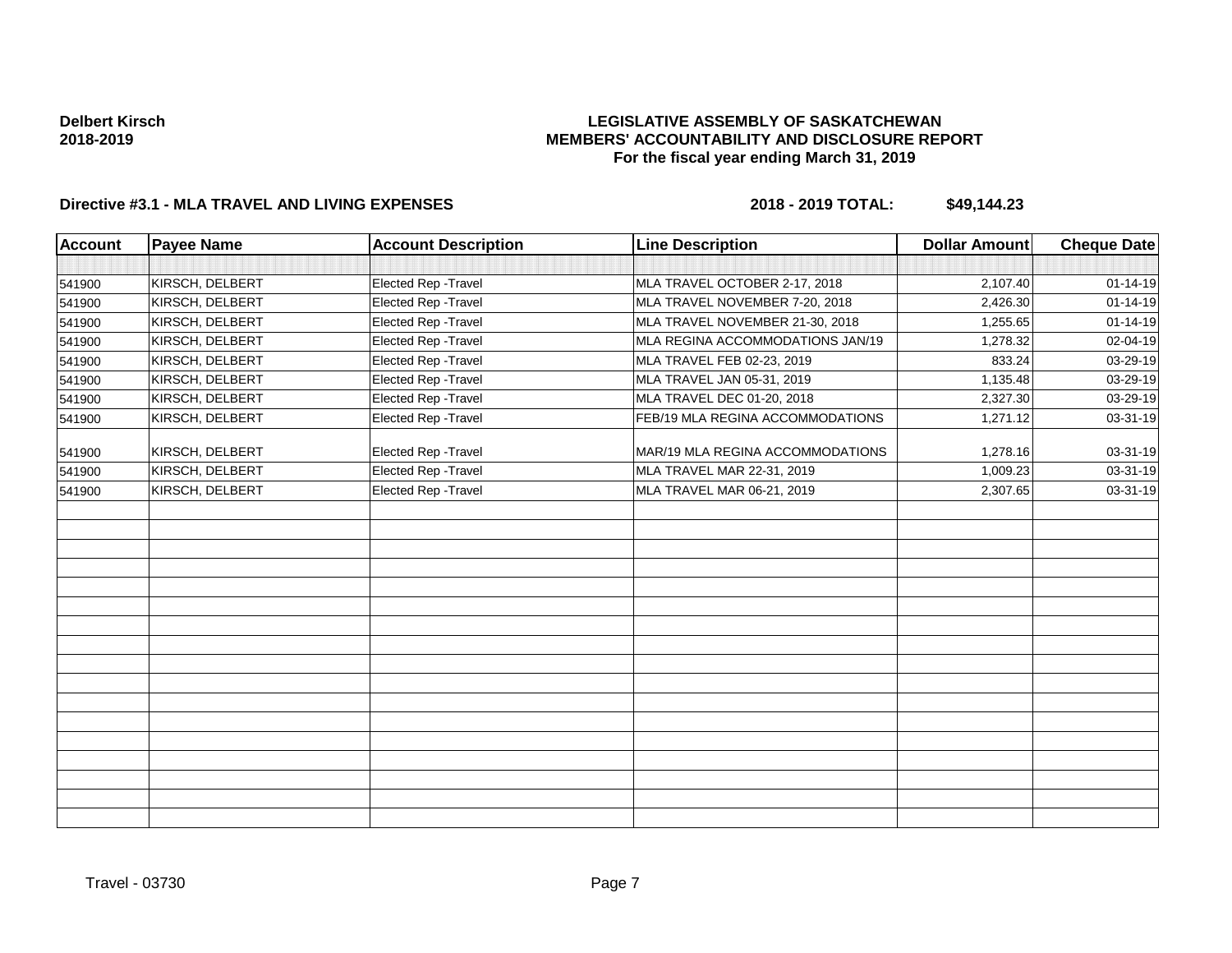## **LEGISLATIVE ASSEMBLY OF SASKATCHEWAN MEMBERS' ACCOUNTABILITY AND DISCLOSURE REPORT For the fiscal year ending March 31, 2019**

| <b>Account</b> | Payee Name | <b>Account Description</b> | <b>Line Description</b> | <b>Dollar Amount</b> | <b>Cheque Date</b> |
|----------------|------------|----------------------------|-------------------------|----------------------|--------------------|
|                |            |                            |                         |                      |                    |
|                |            |                            |                         |                      |                    |
|                |            |                            |                         |                      |                    |
|                |            |                            |                         |                      |                    |
|                |            |                            |                         |                      |                    |
|                |            |                            |                         |                      |                    |
|                |            |                            |                         |                      |                    |
|                |            |                            |                         |                      |                    |
|                |            |                            |                         |                      |                    |
|                |            |                            |                         |                      |                    |
|                |            |                            |                         |                      |                    |
|                |            |                            |                         |                      |                    |
|                |            |                            |                         |                      |                    |
|                |            |                            |                         |                      |                    |
|                |            |                            |                         |                      |                    |
|                |            |                            |                         |                      |                    |
|                |            |                            |                         |                      |                    |
|                |            |                            |                         |                      |                    |
|                |            |                            |                         |                      |                    |
|                |            |                            |                         |                      |                    |
|                |            |                            |                         |                      |                    |
|                |            |                            |                         |                      |                    |
|                |            |                            |                         |                      |                    |
|                |            |                            |                         |                      |                    |
|                |            |                            |                         |                      |                    |
|                |            |                            |                         |                      |                    |
|                |            |                            |                         |                      |                    |
|                |            |                            |                         |                      |                    |
|                |            |                            |                         |                      |                    |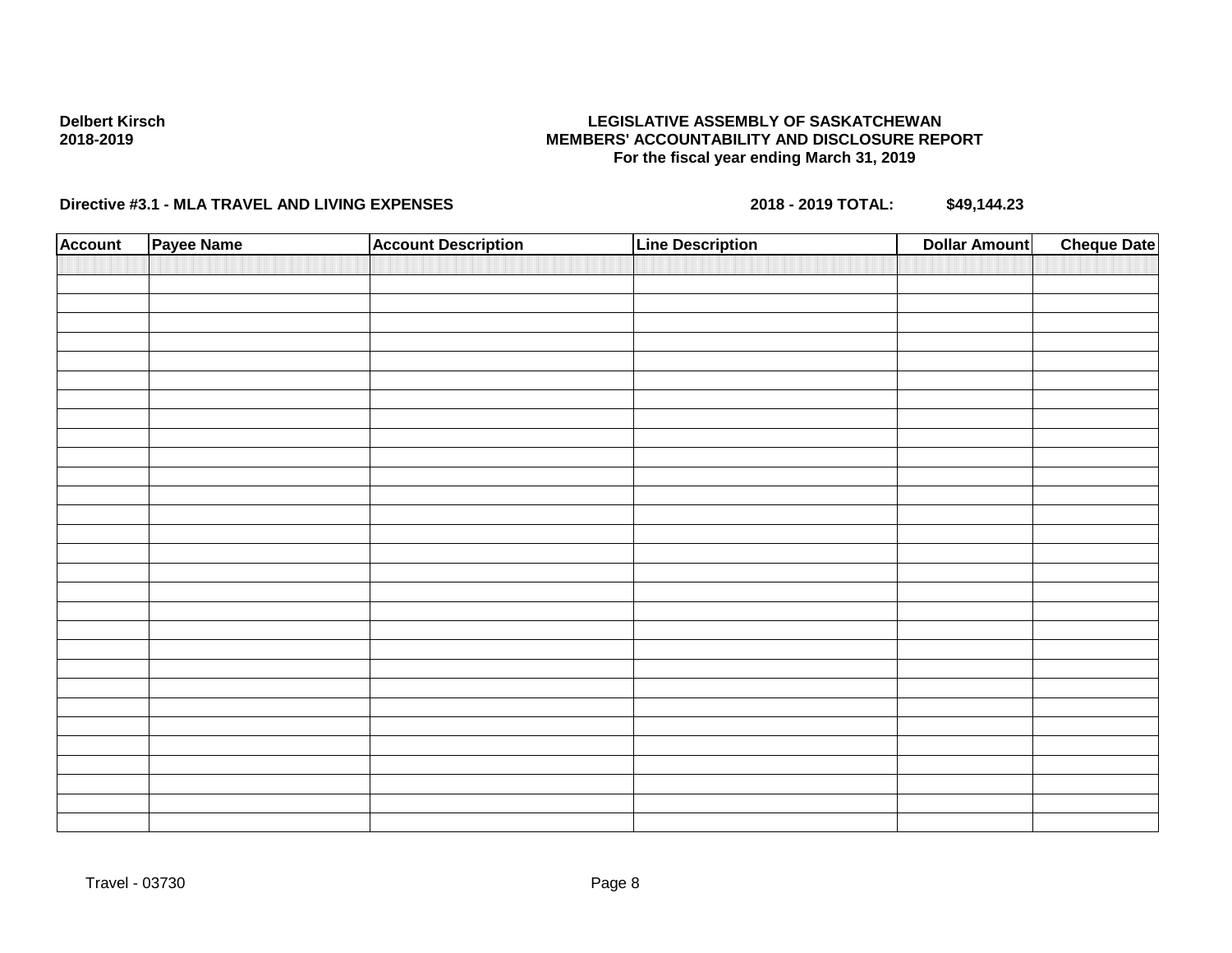## **LEGISLATIVE ASSEMBLY OF SASKATCHEWAN MEMBERS' ACCOUNTABILITY AND DISCLOSURE REPORT For the fiscal year ending March 31, 2019**

| <b>Account</b> | Payee Name | <b>Account Description</b> | <b>Line Description</b> | <b>Dollar Amount</b> | <b>Cheque Date</b> |
|----------------|------------|----------------------------|-------------------------|----------------------|--------------------|
|                |            |                            |                         |                      |                    |
|                |            |                            |                         |                      |                    |
|                |            |                            |                         |                      |                    |
|                |            |                            |                         |                      |                    |
|                |            |                            |                         |                      |                    |
|                |            |                            |                         |                      |                    |
|                |            |                            |                         |                      |                    |
|                |            |                            |                         |                      |                    |
|                |            |                            |                         |                      |                    |
|                |            |                            |                         |                      |                    |
|                |            |                            |                         |                      |                    |
|                |            |                            |                         |                      |                    |
|                |            |                            |                         |                      |                    |
|                |            |                            |                         |                      |                    |
|                |            |                            |                         |                      |                    |
|                |            |                            |                         |                      |                    |
|                |            |                            |                         |                      |                    |
|                |            |                            |                         |                      |                    |
|                |            |                            |                         |                      |                    |
|                |            |                            |                         |                      |                    |
|                |            |                            |                         |                      |                    |
|                |            |                            |                         |                      |                    |
|                |            |                            |                         |                      |                    |
|                |            |                            |                         |                      |                    |
|                |            |                            |                         |                      |                    |
|                |            |                            |                         |                      |                    |
|                |            |                            |                         |                      |                    |
|                |            |                            |                         |                      |                    |
|                |            |                            |                         |                      |                    |
|                |            |                            |                         |                      |                    |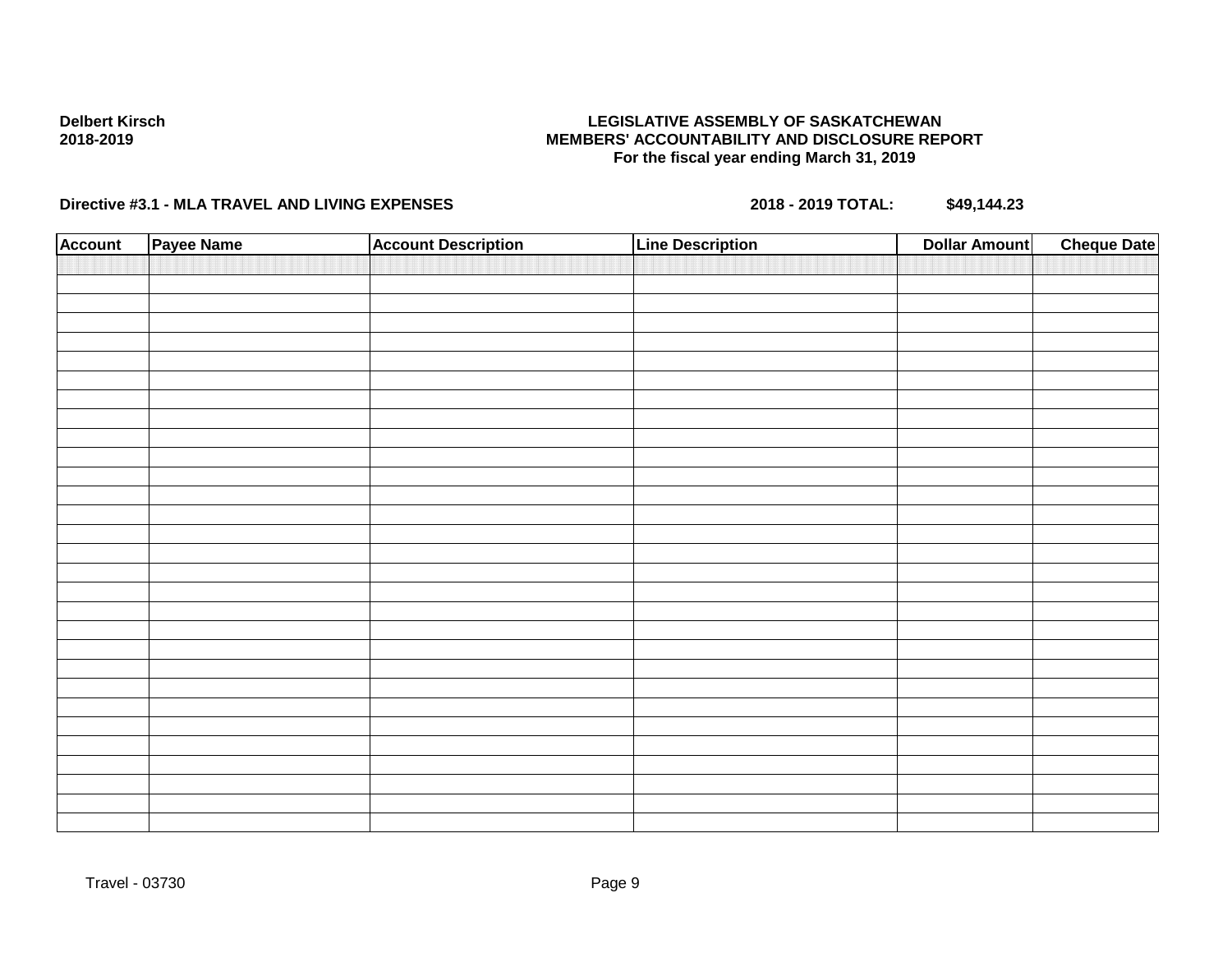## **LEGISLATIVE ASSEMBLY OF SASKATCHEWAN MEMBERS' ACCOUNTABILITY AND DISCLOSURE REPORT For the fiscal year ending March 31, 2019**

| <b>Account</b> | Payee Name | <b>Account Description</b> | <b>Line Description</b> | <b>Cheque Date</b><br><b>Dollar Amount</b> |
|----------------|------------|----------------------------|-------------------------|--------------------------------------------|
|                |            |                            |                         |                                            |
|                |            |                            |                         |                                            |
|                |            |                            |                         |                                            |
|                |            |                            |                         |                                            |
|                |            |                            |                         |                                            |
|                |            |                            |                         |                                            |
|                |            |                            |                         |                                            |
|                |            |                            |                         |                                            |
|                |            |                            |                         |                                            |
|                |            |                            |                         |                                            |
|                |            |                            |                         |                                            |
|                |            |                            |                         |                                            |
|                |            |                            |                         |                                            |
|                |            |                            |                         |                                            |
|                |            |                            |                         |                                            |
|                |            |                            |                         |                                            |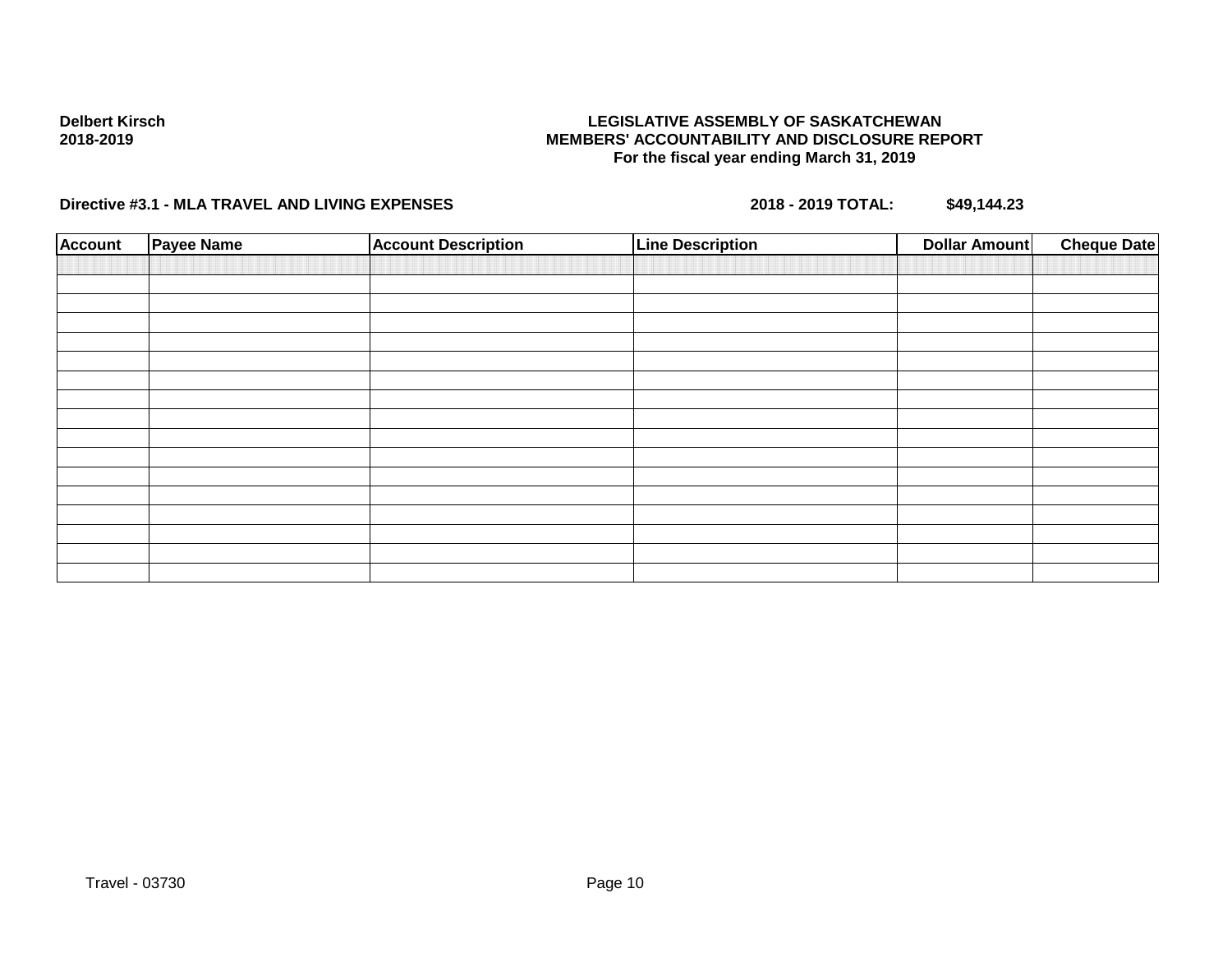## **LEGISLATIVE ASSEMBLY OF SASKATCHEWAN MEMBERS' ACCOUNTABILITY AND DISCLOSURE REPORT For the fiscal year ending March 31, 2019**

| <b>Account</b> | <b>Payee Name</b>                                   | <b>Account Description</b>                | <b>Line Description</b>        | <b>Dollar Amount</b> | <b>Cheque Date</b> |
|----------------|-----------------------------------------------------|-------------------------------------------|--------------------------------|----------------------|--------------------|
|                |                                                     |                                           |                                |                      |                    |
| 522000         | <b>BURYNIUK INSURANCE LTD.</b>                      | Rent of Ground, Buildings and Other Space | APRIL 2018 MLA OFFICE RENT     | 600.00               | 04-20-18           |
| 522000         | <b>BURYNIUK INSURANCE LTD.</b>                      | Rent of Ground, Buildings and Other Space | MAY 2018 MLA OFFICE RENT       | 600.00               | 04-26-18           |
| 522000         | <b>BURYNIUK INSURANCE LTD.</b>                      | Rent of Ground, Buildings and Other Space | JUNE 2018 MLA OFFICE RENT      | 600.00               | 05-18-18           |
| 522000         | <b>BURYNIUK INSURANCE LTD.</b>                      | Rent of Ground, Buildings and Other Space | JULY 2018 MLA OFFICE RENT      | 600.00               | 06-22-18           |
| 522000         | <b>BURYNIUK INSURANCE LTD.</b>                      | Rent of Ground, Buildings and Other Space | MLA OFFICE RENT AUGUST 2018    | 600.00               | 07-23-18           |
| 522000         | <b>BURYNIUK INSURANCE LTD.</b>                      | Rent of Ground, Buildings and Other Space | MLA OFFICE RENT SEPTEMBER 2018 | 600.00               | 08-20-18           |
| 522000         | <b>BURYNIUK INSURANCE LTD.</b>                      | Rent of Ground, Buildings and Other Space | MLA OFFICE RENT OCTOBER 2018   | 600.00               | 10-01-18           |
| 522000         | <b>BURYNIUK INSURANCE LTD.</b>                      | Rent of Ground, Buildings and Other Space | MLA OFFICE RENT NOVEMBER 2018  | 600.00               | 10-18-18           |
| 522000         | <b>BURYNIUK INSURANCE LTD.</b>                      | Rent of Ground, Buildings and Other Space | DEC 2018 MAL OFFICE RENT       | 600.00               | 11-20-18           |
| 522000         | <b>BURYNIUK INSURANCE LTD.</b>                      | Rent of Ground, Buildings and Other Space | JANUARY 2019 MLA OFFICE RENT   | 600.00               | 12-18-18           |
| 522000         | <b>BURYNIUK INSURANCE LTD.</b>                      | Rent of Ground, Buildings and Other Space | FEBRUARY 2019 MLA OFFICE RENT  | 600.00               | $01 - 15 - 19$     |
| 522000         | <b>BURYNIUK INSURANCE LTD.</b>                      | Rent of Ground, Buildings and Other Space | MARCH 2019 MLA OFFICE RENT     | 600.00               | 03-01-19           |
| 522200         | MINISTER OF FINANCE-MINISTRY<br>OF CENTRAL SERVICES | Rent of Photocopiers                      | <b>COPIER CHARGES</b>          | 100.00               | 12-01-18           |
| 522200         | <b>SUCCESS OFFICE SYSTEMS</b>                       | Rent of Photocopiers                      | <b>COPIER CHARGES</b>          | 131.48               | $04 - 02 - 18$     |
| 522200         | <b>SUCCESS OFFICE SYSTEMS</b>                       | Rent of Photocopiers                      | <b>COPIER CHARGES</b>          | 137.70               | $05 - 01 - 18$     |
| 522200         | <b>SUCCESS OFFICE SYSTEMS</b>                       | Rent of Photocopiers                      | <b>COPIER CHARGES</b>          | 122.49               | 06-01-18           |
| 522200         | <b>SUCCESS OFFICE SYSTEMS</b>                       | Rent of Photocopiers                      | <b>COPIER CHARGES</b>          | 205.26               | 08-01-18           |
| 522200         | <b>SUCCESS OFFICE SYSTEMS</b>                       | <b>Rent of Photocopiers</b>               | <b>COPIER CHARGES</b>          | 200.55               | 08-01-18           |
| 522200         | <b>SUCCESS OFFICE SYSTEMS</b>                       | Rent of Photocopiers                      | <b>COPIER CHARGES</b>          | 8.96                 | 08-01-18           |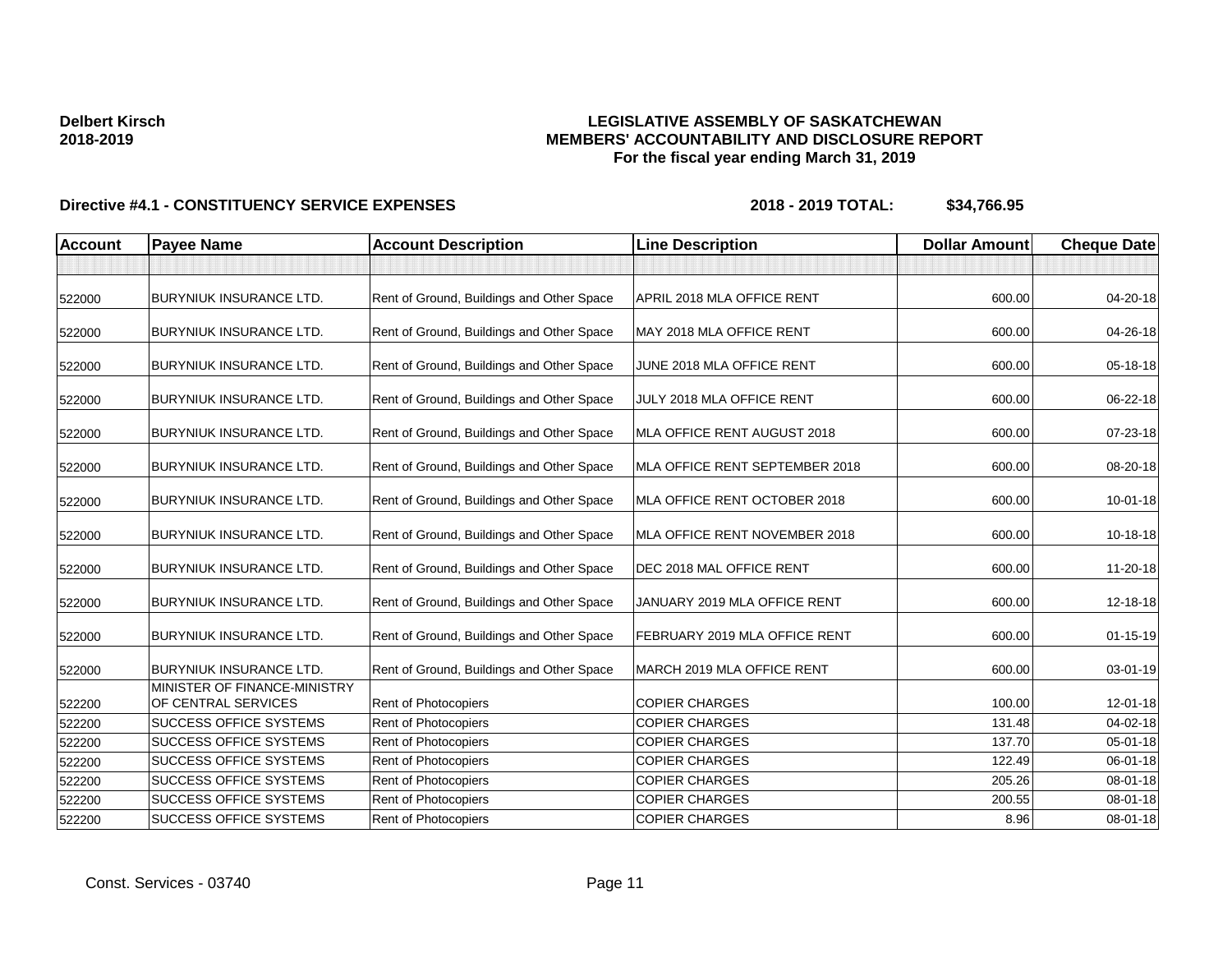## **LEGISLATIVE ASSEMBLY OF SASKATCHEWAN MEMBERS' ACCOUNTABILITY AND DISCLOSURE REPORT For the fiscal year ending March 31, 2019**

| Account | <b>Payee Name</b>              | <b>Account Description</b>              | <b>Line Description</b>                                     | <b>Dollar Amount</b> | <b>Cheque Date</b> |
|---------|--------------------------------|-----------------------------------------|-------------------------------------------------------------|----------------------|--------------------|
|         |                                |                                         |                                                             |                      |                    |
| 522200  | <b>SUCCESS OFFICE SYSTEMS</b>  | <b>Rent of Photocopiers</b>             | <b>COPIER CHARGES</b>                                       | 209.40               | 09-01-18           |
| 522200  | <b>SUCCESS OFFICE SYSTEMS</b>  | Rent of Photocopiers                    | <b>COPIER CHARGES</b>                                       | 208.88               | $10 - 01 - 18$     |
| 522200  | <b>SUCCESS OFFICE SYSTEMS</b>  | Rent of Photocopiers                    | <b>COPIER CHARGES</b>                                       | 218.65               | $11 - 01 - 18$     |
| 522200  | <b>SUCCESS OFFICE SYSTEMS</b>  | Rent of Photocopiers                    | <b>COPIER CHARGES</b>                                       | 233.53               | $01 - 01 - 19$     |
| 522200  | SUCCESS OFFICE SYSTEMS         | Rent of Photocopiers                    | <b>COPIER CHARGES</b>                                       | 234.61               | 02-01-19           |
| 522200  | <b>SUCCESS OFFICE SYSTEMS</b>  | Rent of Photocopiers                    | <b>COPIER CHARGES</b>                                       | 215.19               | 02-01-19           |
| 522200  | <b>SUCCESS OFFICE SYSTEMS</b>  | Rent of Photocopiers                    | <b>COPIER CHARGES</b>                                       | 253.28               | 03-01-19           |
| 522500  | <b>BURYNIUK INSURANCE LTD.</b> | <b>Insurance Premiums</b>               | C 70030711-6                                                | 517.28               | 02-01-19           |
| 525000  | TELFER, MARY ANNE              | Postal, Courier, Freight and Related    | <b>POSTAGE</b>                                              | 16.43                | 06-01-18           |
| 525000  | TELFER, MARY ANNE              | Postal, Courier, Freight and Related    | <b>POSTAGE</b>                                              | 23.69                | 06-01-18           |
| 525000  | TELFER, MARY ANNE              | Postal, Courier, Freight and Related    | <b>POSTAGE</b>                                              | 16.09                | 06-21-18           |
| 525000  | TELFER, MARY ANNE              | Postal, Courier, Freight and Related    | <b>POSTAGE</b>                                              | 3.10                 | 09-10-18           |
| 525000  | TELFER, MARY ANNE              | Postal, Courier, Freight and Related    | <b>POSTAGE</b>                                              | 49.01                | 10-16-18           |
|         | PATTISON OUTDOOR               |                                         |                                                             |                      |                    |
| 530000  | <b>ADVERTISING LTD.</b>        | <b>Communications Development Costs</b> | ADVERTISING PRODUCTION PER DIEM                             | 153.14               | 03-01-19           |
| 530300  | MARU GROUP CANADA INC.         | Primary Research/Focus group            | AD HOC CONSULTING - BRAND<br><b>HEALTH/TRACKING U&amp;A</b> | 632.98               | 08-01-18           |
|         |                                |                                         | AD HOC CONSULTING-BRAND                                     |                      |                    |
| 530300  | MARU GROUP CANADA INC.         | Primary Research/Focus group            | HEALTH/TRACKING/U&A                                         | 632.98               | $10 - 01 - 18$     |
| 530300  | MARU GROUP CANADA INC.         | Primary Research/Focus group            | <b>GROUP AD HOC CONSULTING</b>                              | 632.98               | $11-01-18$         |
| 530300  | MARU GROUP CANADA INC.         | Primary Research/Focus group            | GROUP AD AD CONSULTING                                      | 632.98               | 12-01-18           |
| 530500  | ABERDEEN CURLING CLUB          | Media Placement                         | <b>ADVERTISING</b>                                          | 200.00               | $11 - 01 - 18$     |
| 530500  | ADCANADA MEDIA INC.            | Media Placement                         | <b>ADVERTISING</b>                                          | 364.71               | 03-28-19           |
| 530500  | <b>CREATIVE FIRE</b>           | Media Placement                         | <b>ADVERTISING</b>                                          | 1,061.20             | 08-17-18           |
| 530500  | <b>CREATIVE FIRE</b>           | Media Placement                         | <b>ADVERTISING</b>                                          | 2,316.03             | 12-01-18           |
| 530500  | <b>CREATIVE FIRE</b>           | Media Placement                         | <b>ADVERTISING</b>                                          | 1,462.68             | 03-26-19           |
| 530500  | FOLIOJUMPLINE PUBLISHING INC.  | Media Placement                         | <b>ADVERTISING</b>                                          | 100.00               | 08-01-18           |
| 530500  | FOLIOJUMPLINE PUBLISHING INC.  | Media Placement                         | <b>ADVERTISING</b>                                          | 280.00               | 02-01-19           |
| 530500  | FOLIOJUMPLINE PUBLISHING INC.  | Media Placement                         | <b>ADVERTISING</b>                                          | 250.00               | 02-01-19           |
| 530500  | FOLIOJUMPLINE PUBLISHING INC.  | Media Placement                         | <b>ADVERTISING</b>                                          | 125.00               | 03-16-19           |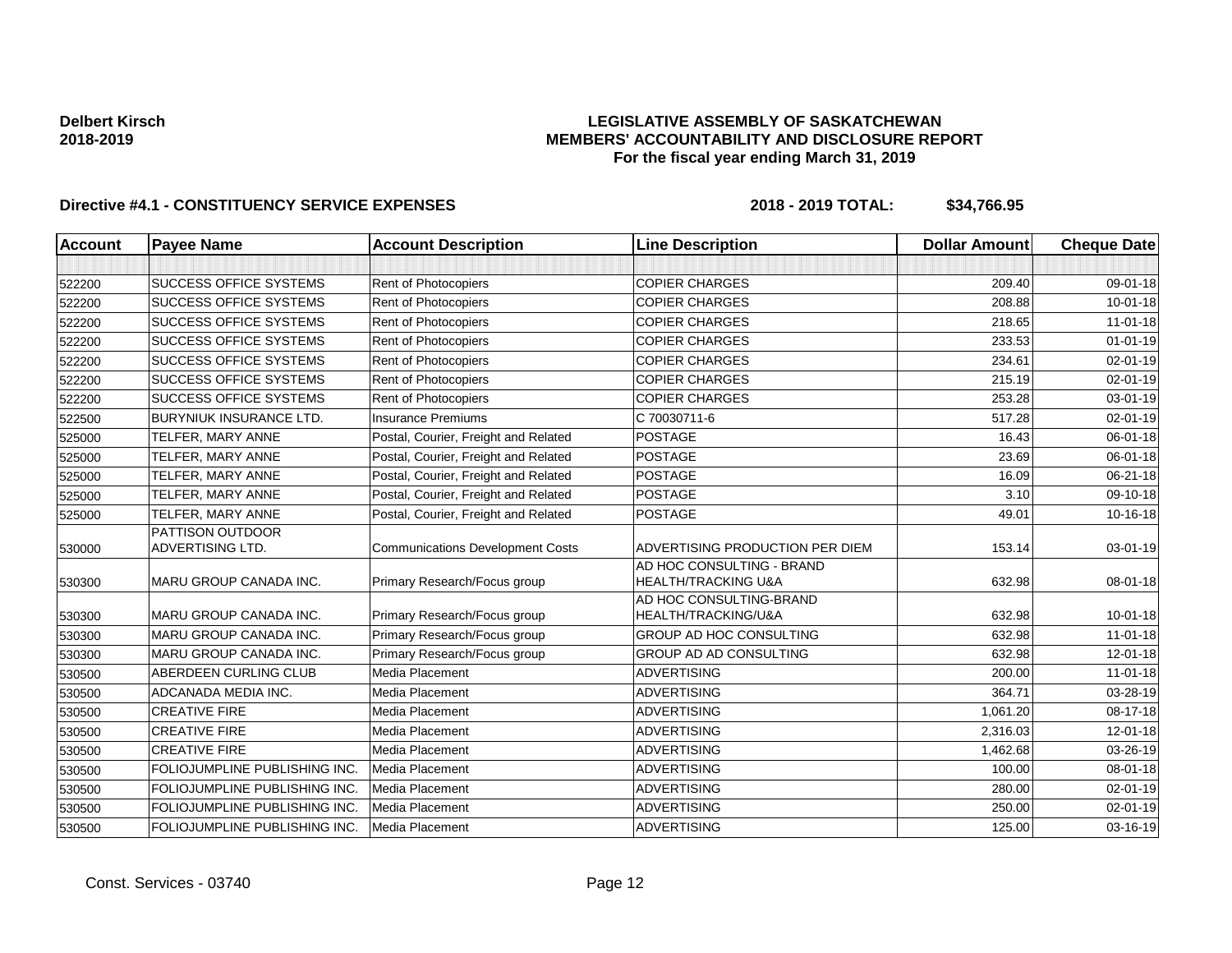## **LEGISLATIVE ASSEMBLY OF SASKATCHEWAN MEMBERS' ACCOUNTABILITY AND DISCLOSURE REPORT For the fiscal year ending March 31, 2019**

| <b>Account</b> | <b>Payee Name</b>        | <b>Account Description</b> | <b>Line Description</b> | <b>Dollar Amount</b> | <b>Cheque Date</b> |
|----------------|--------------------------|----------------------------|-------------------------|----------------------|--------------------|
|                |                          |                            |                         |                      |                    |
| 530500         | <b>JENSON PUBLISHING</b> | Media Placement            | <b>ADVERTISING</b>      | 38.00                | 04-05-18           |
| 530500         | <b>JENSON PUBLISHING</b> | Media Placement            | <b>ADVERTISING</b>      | 38.00                | 04-12-18           |
| 530500         | <b>JENSON PUBLISHING</b> | Media Placement            | <b>ADVERTISING</b>      | 38.00                | 04-19-18           |
| 530500         | <b>JENSON PUBLISHING</b> | Media Placement            | <b>ADVERTISING</b>      | 38.00                | 05-01-18           |
| 530500         | <b>JENSON PUBLISHING</b> | Media Placement            | <b>ADVERTISING</b>      | 38.00                | 05-03-18           |
| 530500         | <b>JENSON PUBLISHING</b> | Media Placement            | <b>ADVERTISING</b>      | 38.00                | 05-10-18           |
| 530500         | <b>JENSON PUBLISHING</b> | Media Placement            | <b>ADVERTISING</b>      | 38.00                | 06-01-18           |
| 530500         | <b>JENSON PUBLISHING</b> | Media Placement            | <b>ADVERTISING</b>      | 38.00                | 06-01-18           |
| 530500         | <b>JENSON PUBLISHING</b> | Media Placement            | <b>ADVERTISING</b>      | 38.00                | 06-01-18           |
| 530500         | JENSON PUBLISHING        | Media Placement            | <b>ADVERTISING</b>      | 38.00                | 06-07-18           |
| 530500         | <b>JENSON PUBLISHING</b> | Media Placement            | <b>ADVERTISING</b>      | 100.00               | 06-14-18           |
| 530500         | <b>JENSON PUBLISHING</b> | Media Placement            | <b>ADVERTISING</b>      | 38.00                | 06-14-18           |
| 530500         | JENSON PUBLISHING        | Media Placement            | <b>ADVERTISING</b>      | 100.00               | 06-14-18           |
| 530500         | <b>JENSON PUBLISHING</b> | Media Placement            | <b>ADVERTISING</b>      | 100.00               | 06-14-18           |
| 530500         | <b>JENSON PUBLISHING</b> | Media Placement            | <b>ADVERTISING</b>      | 38.00                | 06-21-18           |
| 530500         | <b>JENSON PUBLISHING</b> | Media Placement            | <b>ADVERTISING</b>      | 38.00                | 07-01-18           |
| 530500         | <b>JENSON PUBLISHING</b> | Media Placement            | <b>ADVERTISING</b>      | 38.00                | 07-05-18           |
| 530500         | <b>JENSON PUBLISHING</b> | Media Placement            | <b>ADVERTISING</b>      | 38.00                | 08-01-18           |
| 530500         | <b>JENSON PUBLISHING</b> | Media Placement            | <b>ADVERTISING</b>      | 38.00                | 08-01-18           |
| 530500         | <b>JENSON PUBLISHING</b> | Media Placement            | <b>ADVERTISING</b>      | 38.00                | 08-01-18           |
| 530500         | <b>JENSON PUBLISHING</b> | Media Placement            | <b>ADVERTISING</b>      | 38.00                | 08-02-18           |
| 530500         | <b>JENSON PUBLISHING</b> | Media Placement            | <b>ADVERTISING</b>      | 38.00                | 08-09-18           |
| 530500         | <b>JENSON PUBLISHING</b> | Media Placement            | <b>ADVERTISING</b>      | 38.00                | 08-16-18           |
| 530500         | <b>JENSON PUBLISHING</b> | Media Placement            | <b>ADVERTISING</b>      | 38.00                | 09-01-18           |
| 530500         | <b>JENSON PUBLISHING</b> | Media Placement            | <b>ADVERTISING</b>      | 38.00                | 09-01-18           |
| 530500         | <b>JENSON PUBLISHING</b> | Media Placement            | <b>ADVERTSING</b>       | 38.00                | 09-06-18           |
| 530500         | <b>JENSON PUBLISHING</b> | Media Placement            | <b>ADVERTISING</b>      | 38.00                | $10 - 01 - 18$     |
| 530500         | <b>JENSON PUBLISHING</b> | Media Placement            | <b>ADVERTISING</b>      | 38.00                | $10 - 01 - 18$     |
| 530500         | <b>JENSON PUBLISHING</b> | Media Placement            | <b>ADVERTISING</b>      | 38.00                | $10 - 01 - 18$     |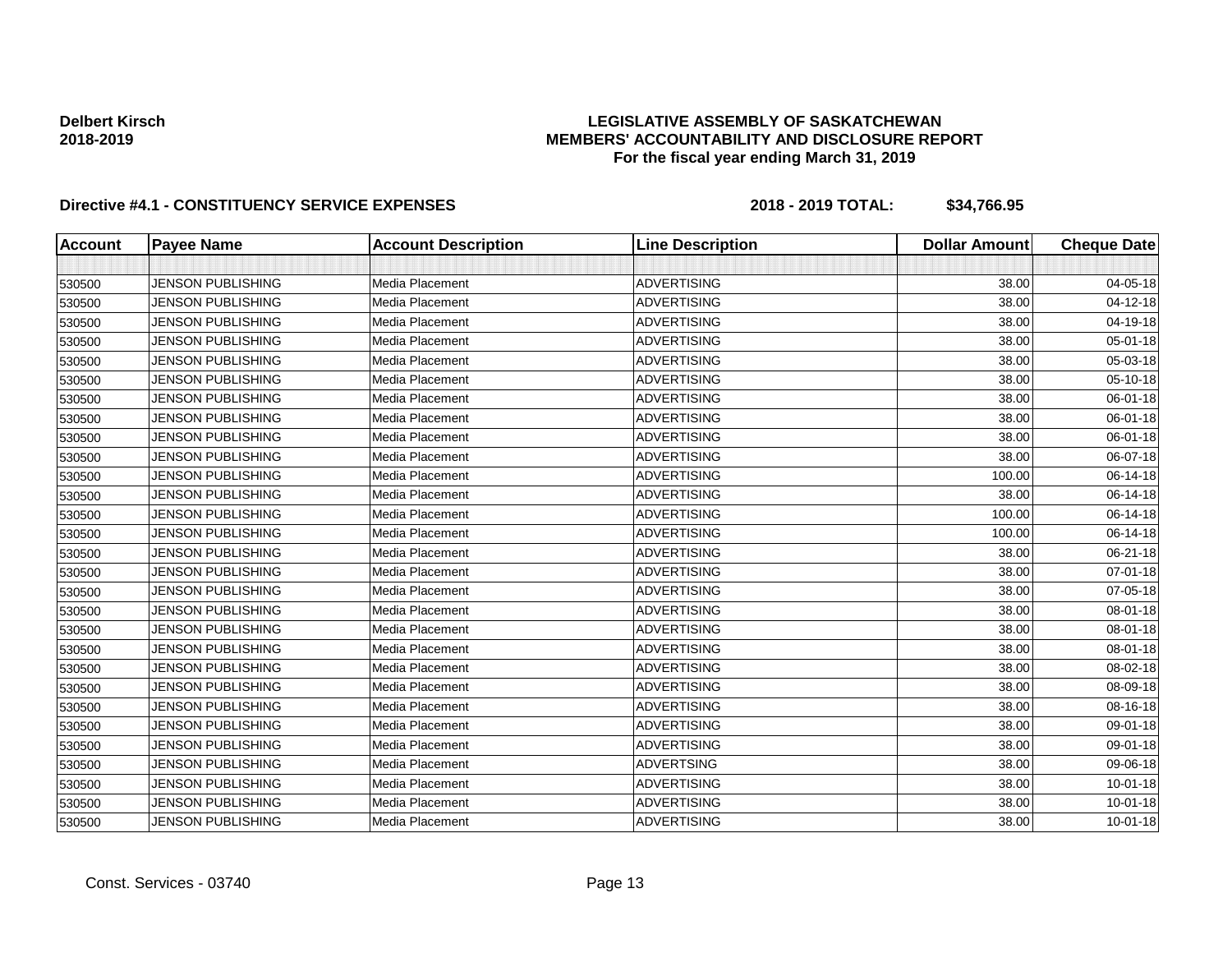## **LEGISLATIVE ASSEMBLY OF SASKATCHEWAN MEMBERS' ACCOUNTABILITY AND DISCLOSURE REPORT For the fiscal year ending March 31, 2019**

| <b>Account</b> | <b>Payee Name</b>        | <b>Account Description</b> | <b>Line Description</b> | <b>Dollar Amount</b> | <b>Cheque Date</b> |
|----------------|--------------------------|----------------------------|-------------------------|----------------------|--------------------|
|                |                          |                            |                         |                      |                    |
| 530500         | <b>JENSON PUBLISHING</b> | Media Placement            | <b>ADVERTISING</b>      | 38.00                | 10-04-18           |
| 530500         | <b>JENSON PUBLISHING</b> | Media Placement            | <b>ADVERTISING</b>      | 38.00                | $10 - 11 - 18$     |
| 530500         | <b>JENSON PUBLISHING</b> | Media Placement            | <b>ADVERTISING</b>      | 38.00                | $11-01-18$         |
| 530500         | <b>JENSON PUBLISHING</b> | Media Placement            | <b>ADVERTISING</b>      | 38.00                | $11-01-18$         |
| 530500         | <b>JENSON PUBLISHING</b> | Media Placement            | <b>ADVERTISING</b>      | 38.00                | $11-01-18$         |
| 530500         | <b>JENSON PUBLISHING</b> | Media Placement            | <b>ADVERTISING</b>      | 38.00                | 11-08-18           |
| 530500         | <b>JENSON PUBLISHING</b> | Media Placement            | <b>ADVERTISING</b>      | 105.00               | 11-08-18           |
| 530500         | <b>JENSON PUBLISHING</b> | Media Placement            | <b>ADVERTISING</b>      | 38.00                | 12-01-18           |
| 530500         | <b>JENSON PUBLISHING</b> | Media Placement            | ADVERTISING             | 38.00                | 12-01-18           |
| 530500         | JENSON PUBLISHING        | Media Placement            | <b>ADVERTISING</b>      | 38.00                | 12-01-18           |
| 530500         | <b>JENSON PUBLISHING</b> | Media Placement            | <b>ADVERTISING</b>      | 38.00                | 12-06-18           |
| 530500         | <b>JENSON PUBLISHING</b> | Media Placement            | <b>ADVERTISING</b>      | 38.00                | 12-13-18           |
| 530500         | JENSON PUBLISHING        | Media Placement            | <b>ADVERTISING</b>      | 12.50                | 12-13-18           |
| 530500         | <b>JENSON PUBLISHING</b> | Media Placement            | <b>ADVERTISING</b>      | 12.50                | $01 - 01 - 19$     |
| 530500         | <b>JENSON PUBLISHING</b> | Media Placement            | <b>ADVERTISING</b>      | 38.00                | $01 - 01 - 19$     |
| 530500         | <b>JENSON PUBLISHING</b> | Media Placement            | <b>ADVERTISING</b>      | 134.54               | $01 - 01 - 19$     |
| 530500         | <b>JENSON PUBLISHING</b> | Media Placement            | <b>ADVERTISING</b>      | 38.00                | 02-01-19           |
| 530500         | <b>JENSON PUBLISHING</b> | Media Placement            | <b>ADVERTISING</b>      | 38.00                | 02-01-19           |
| 530500         | <b>JENSON PUBLISHING</b> | Media Placement            | <b>ADVERTISING</b>      | 38.00                | 02-07-19           |
| 530500         | <b>JENSON PUBLISHING</b> | Media Placement            | <b>ADVERTISING</b>      | 38.00                | 02-27-19           |
| 530500         | <b>JENSON PUBLISHING</b> | Media Placement            | <b>ADVERTISING</b>      | 38.00                | 02-27-19           |
| 530500         | <b>JENSON PUBLISHING</b> | Media Placement            | <b>ADVERTISING</b>      | 38.00                | 03-01-19           |
| 530500         | <b>JENSON PUBLISHING</b> | Media Placement            | <b>ADVERTISING</b>      | 38.00                | 03-01-19           |
| 530500         | <b>JENSON PUBLISHING</b> | Media Placement            | <b>ADVERTISING</b>      | 46.66                | 03-01-19           |
| 530500         | <b>JENSON PUBLISHING</b> | Media Placement            | <b>ADVERTISING</b>      | 38.00                | 03-01-19           |
| 530500         | <b>JENSON PUBLISHING</b> | Media Placement            | <b>ADVERTISING</b>      | 38.00                | 03-07-19           |
| 530500         | <b>JENSON PUBLISHING</b> | Media Placement            | <b>ADVERTISING</b>      | 38.00                | 03-14-19           |
| 530500         | <b>JENSON PUBLISHING</b> | Media Placement            | <b>ADVERTISING</b>      | 38.00                | 03-21-19           |
| 530500         | <b>JENSON PUBLISHING</b> | Media Placement            | <b>ADVERTISING</b>      | 38.00                | 03-28-19           |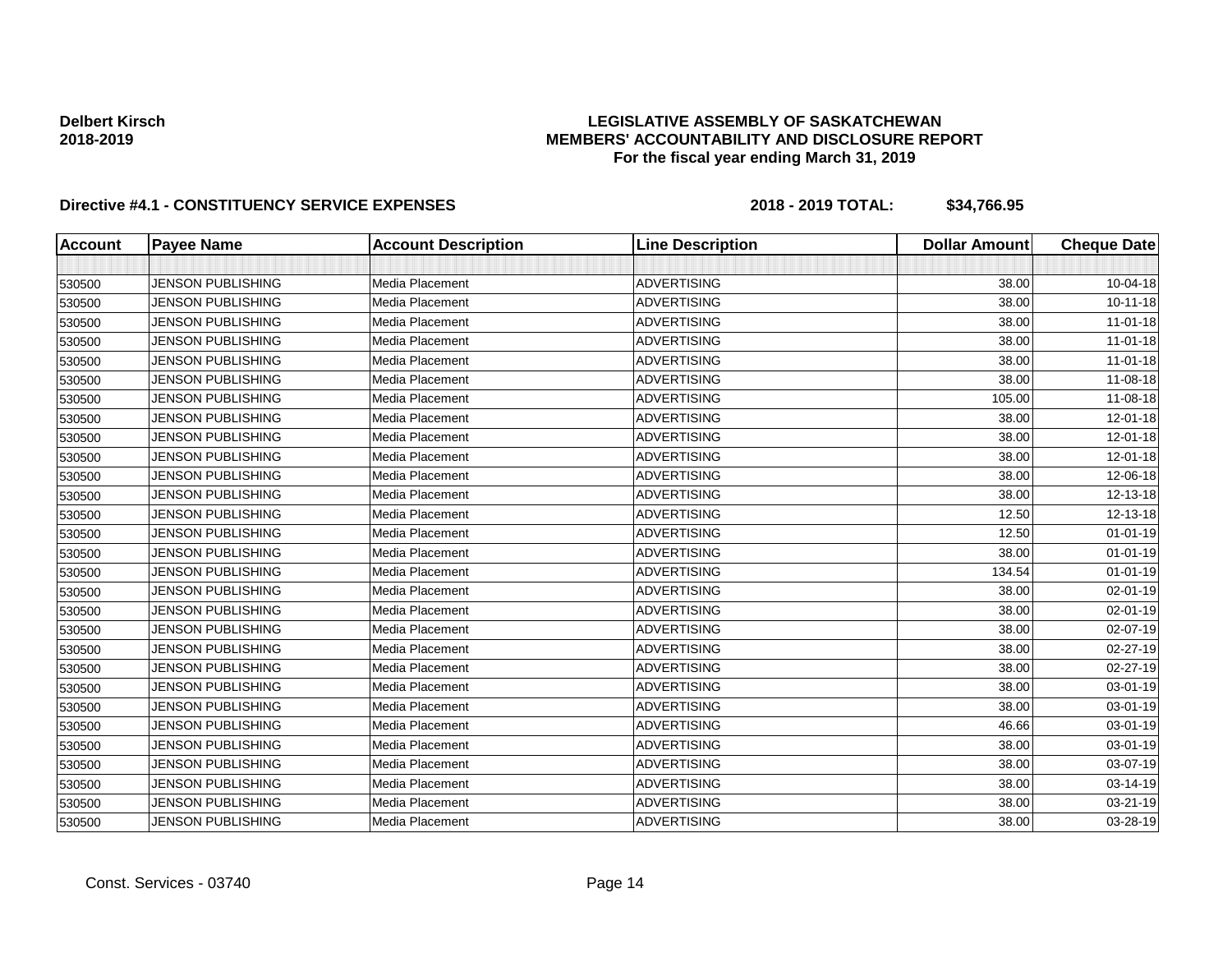## **LEGISLATIVE ASSEMBLY OF SASKATCHEWAN MEMBERS' ACCOUNTABILITY AND DISCLOSURE REPORT For the fiscal year ending March 31, 2019**

| Account | <b>Payee Name</b>                                     | <b>Account Description</b> | <b>Line Description</b>   | <b>Dollar Amount</b> | <b>Cheque Date</b> |
|---------|-------------------------------------------------------|----------------------------|---------------------------|----------------------|--------------------|
|         |                                                       |                            |                           |                      |                    |
|         | <b>JIM PATTISON BROADCAST</b>                         |                            |                           |                      |                    |
| 530500  | <b>GROUP</b>                                          | <b>Media Placement</b>     | ADVERTISING - NO GST      | 500.00               | 06-01-18           |
|         | <b>JIM PATTISON BROADCAST</b>                         |                            |                           |                      |                    |
| 530500  | <b>GROUP</b>                                          | <b>Media Placement</b>     | <b>ADVERTISING</b>        | 752.00               | 03-01-19           |
|         | <b>JIM PATTISON BROADCAST</b>                         |                            |                           |                      |                    |
| 530500  | <b>GROUP</b>                                          | <b>Media Placement</b>     | <b>ADVERTISING</b>        | 225.00               | 03-01-19           |
|         | JIM PATTISON BROADCAST                                |                            |                           |                      |                    |
| 530500  | <b>GROUP</b>                                          | Media Placement            | <b>ADVERTISING</b>        | 235.00               | 03-01-19           |
| 530500  | <b>JIM PATTISON BROADCAST</b><br><b>GROUP</b>         | Media Placement            | <b>ADVERTISING</b>        | 720.00               | $03 - 01 - 19$     |
| 530500  | KIRSCH, DELBERT                                       | Media Placement            | <b>REIMB: ADVERTISING</b> | 200.00               | 06-05-18           |
|         | KIRSCH, DELBERT                                       | Media Placement            | <b>REIMB: ADVERTISING</b> | 277.50               | $12 - 01 - 18$     |
| 530500  | PATTISON OUTDOOR                                      |                            |                           |                      |                    |
| 530500  | <b>ADVERTISING LTD.</b>                               | <b>Media Placement</b>     | <b>ADVERTISING</b>        | 1,406.56             | 03-01-19           |
| 530500  | <b>PNG PRAIRIE NEWSPAPER GROUP Media Placement</b>    |                            | <b>ADVERTISING</b>        | 50.00                | 06-01-18           |
| 530500  | <b>PNG PRAIRIE NEWSPAPER GROUP Media Placement</b>    |                            | <b>ADVERTISING</b>        | 50.00                | $07 - 01 - 18$     |
| 530500  | <b>PNG PRAIRIE NEWSPAPER GROUP Media Placement</b>    |                            | <b>ADVERTISING</b>        | 90.00                | 08-01-18           |
| 530500  | <b>PNG PRAIRIE NEWSPAPER GROUP Media Placement</b>    |                            | ADVERTSIING               | 50.00                | 09-01-18           |
| 530500  | <b>PNG PRAIRIE NEWSPAPER GROUP Media Placement</b>    |                            | <b>ADVERTISING</b>        | 50.00                | $11-01-18$         |
| 530500  | <b>PNG PRAIRIE NEWSPAPER GROUP Media Placement</b>    |                            | <b>ADVERTISING</b>        | 30.00                | $11-01-18$         |
| 530500  | <b>PNG PRAIRIE NEWSPAPER GROUP Media Placement</b>    |                            | <b>ADVERTISING</b>        | 50.00                | $11 - 14 - 18$     |
| 530500  | <b>PNG PRAIRIE NEWSPAPER GROUP Media Placement</b>    |                            | <b>ADVERTISING</b>        | 34.50                | $12 - 01 - 18$     |
| 530500  | <b>PNG PRAIRIE NEWSPAPER GROUP Media Placement</b>    |                            | <b>ADVERTISING</b>        | 152.44               | $01 - 01 - 19$     |
| 530500  | <b>PNG PRAIRIE NEWSPAPER GROUP Media Placement</b>    |                            | <b>ADVERTISING</b>        | 55.00                | $02 - 01 - 19$     |
| 530500  | POSTMEDIA NETWORK INC.                                | Media Placement            | <b>ADVERTISING</b>        | 5.25                 | 03-01-19           |
| 530500  | <b>SASKATCHEWAN PARTY CAUCUS</b>                      | <b>Media Placement</b>     | <b>ADVERTISING</b>        | 1,932.00             | 03-01-19           |
| 530500  | SHELLBROOK CHRONICLE A<br>DIVISION OF PEPPERFRAM LTD. | Media Placement            | <b>ADVERTISING</b>        | 98.75                | $10 - 01 - 18$     |
| 530500  | <b>ST. LOUIS CURLING CLUB</b>                         | Media Placement            | <b>ADVERTISING</b>        | 100.00               | $01 - 01 - 19$     |
| 530500  | <b>WAKAW LIONS CLUB</b>                               | Media Placement            | <b>ADVERTISING</b>        | 250.00               | $07 - 01 - 18$     |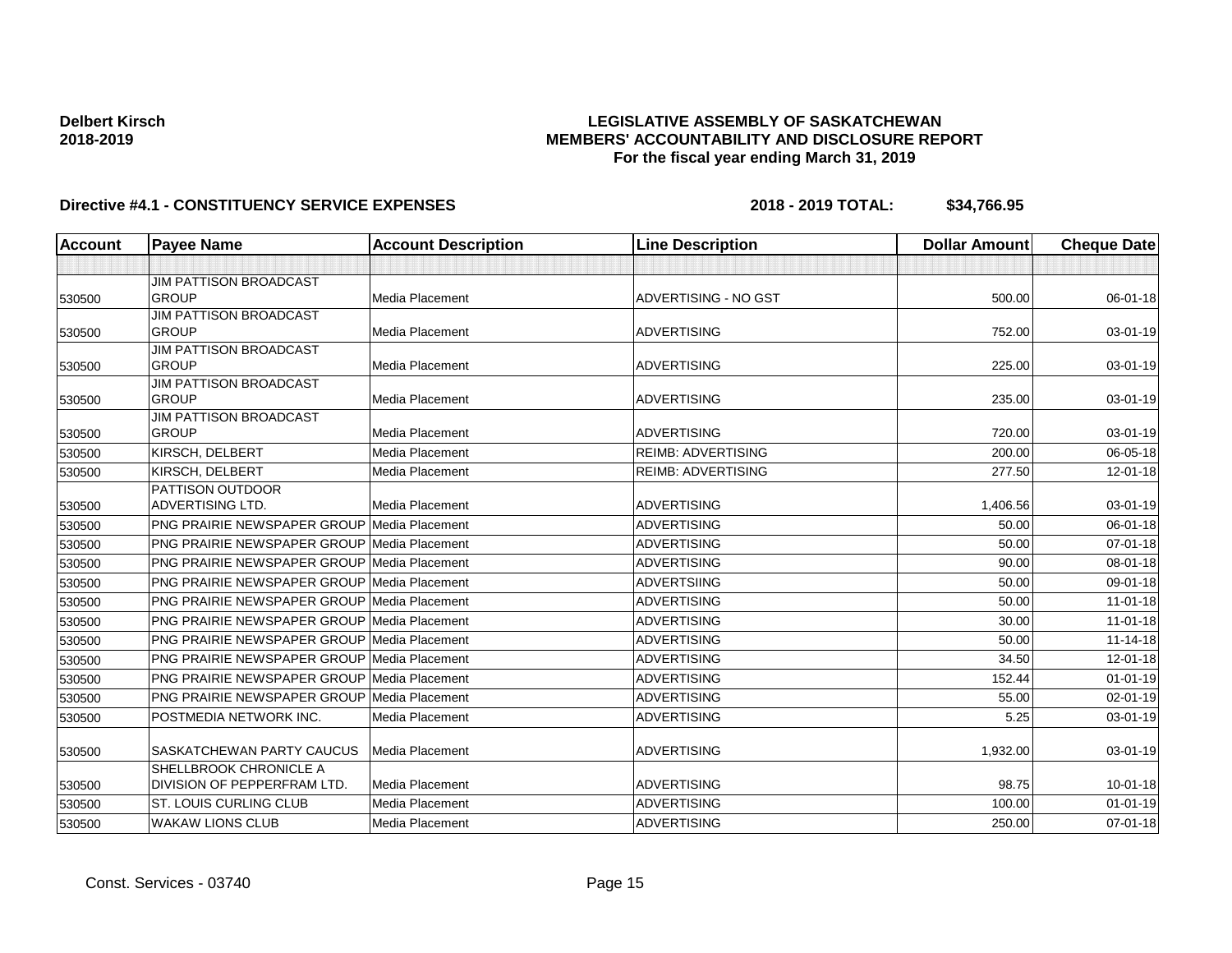## **LEGISLATIVE ASSEMBLY OF SASKATCHEWAN MEMBERS' ACCOUNTABILITY AND DISCLOSURE REPORT For the fiscal year ending March 31, 2019**

| <b>Account</b> | <b>Payee Name</b>       | <b>Account Description</b>         | <b>Line Description</b>                   | <b>Dollar Amount</b> | <b>Cheque Date</b> |
|----------------|-------------------------|------------------------------------|-------------------------------------------|----------------------|--------------------|
|                |                         |                                    |                                           |                      |                    |
| 530500         | <b>WAKAW RECORDER</b>   | Media Placement                    | <b>ADVERTISING</b>                        | 322.35               | $01 - 08 - 19$     |
| 530900         | KIRSCH, DELBERT         | <b>Promotional Items</b>           | <b>REIMB: FLOWERS</b>                     | 90.25                | 04-17-18           |
| 542000         | TELFER, MARY ANNE       | Travel                             | CA TRAVEL MAY 22-31 2018                  | 191.43               | 06-01-18           |
| 542000         | TELFER, MARY ANNE       | Travel                             | C.A. TRAVEL APRIL 5 - MAY 18, 2018        | 459.61               | 06-01-18           |
| 542000         | TELFER, MARY ANNE       | Travel                             | CA TRAVEL JUNE 6-JULY 24 2018             | 294.08               | 09-01-18           |
| 542000         | TELFER, MARY ANNE       | Travel                             | CA TRAVEL AUG 8-28 2018                   | 337.22               | $10 - 01 - 18$     |
| 542000         | TELFER, MARY ANNE       | Travel                             | CA TRAVEL SEP 5-OCT 9 2018                | 477.87               | $11-01-18$         |
| 542000         | TELFER, MARY ANNE       | Travel                             | CA TRAVEL OCTOBER 15-DECEMBER 11,<br>2018 | 484.34               | 12-19-18           |
| 542000         | TELFER, MARY ANNE       | Travel                             | CA TRAVEL DEC 18/18-FEB 08/19             | 407.24               | 03-14-19           |
| 542000         | TELFER, MARY ANNE       | Travel                             | CA TRAVEL FEB 19-MARCH 14, 2019           | 239.45               | 03-31-19           |
| 550100         | KIRSCH, DELBERT         | <b>Printed Forms</b>               | <b>REIMB: BUSINESS CARDS</b>              | 103.62               | $10 - 01 - 18$     |
| 550100         | KIRSCH, DELBERT         | <b>Printed Forms</b>               | <b>REIMB: GREETING CARDS</b>              | 338.34               | $11-01-18$         |
| 550200         | <b>HUMBOLDT JOURNAL</b> | Books, Mags and Ref Materials      | SUBSCRIPTION ONE YEAR                     | 42.86                | 02-04-19           |
| 550200         | <b>WAKAW RECORDER</b>   | Books, Mags and Ref Materials      | <b>SUBSCRIPTIONS</b>                      | 32.00                | $02 - 15 - 19$     |
| 555000         | KIRSCH, DELBERT         | Other Material and Supplies        | <b>REIMB: OFFICE SUPPLIES</b>             | 64.63                | $01 - 15 - 19$     |
| 555000         | KIRSCH, DELBERT         | Other Material and Supplies        | <b>REIMB: OFFICE SUPPLIES</b>             | 20.14                | $01 - 15 - 19$     |
| 555000         | <b>OFFICE EXPERTS</b>   | Other Material and Supplies        | <b>OFFICE SUPPLIES</b>                    | 23.67                | 06-01-18           |
| 555000         | <b>OFFICE EXPERTS</b>   | Other Material and Supplies        | OFFICE SUPPLIES                           | 69.05                | $10 - 01 - 18$     |
| 555000         | <b>OFFICE EXPERTS</b>   | <b>Other Material and Supplies</b> | OFFICE SUPPLIES                           | 55.68                | $10 - 01 - 18$     |
| 555000         | <b>OFFICE EXPERTS</b>   | <b>Other Material and Supplies</b> | <b>OFFICE SUPPLIES</b>                    | 60.07                | $11 - 01 - 18$     |
| 555000         | <b>OFFICE EXPERTS</b>   | Other Material and Supplies        | <b>OFFICE SUPPLIES</b>                    | 96.26                | $11 - 01 - 18$     |
| 555000         | <b>OFFICE EXPERTS</b>   | <b>Other Material and Supplies</b> | OFFICE SUPPLIES                           | 116.79               | 12-01-18           |
| 555000         | <b>OFFICE EXPERTS</b>   | Other Material and Supplies        | <b>OFFICE SUPPLIES</b>                    | 92.24                | 12-03-18           |
| 555000         | <b>OFFICE EXPERTS</b>   | Other Material and Supplies        | <b>OFFICE SUPPLIES</b>                    | 44.17                | 12-04-18           |
| 555000         | <b>OFFICE EXPERTS</b>   | Other Material and Supplies        | OFFICE SUPPLIES                           | 66.17                | 12-13-18           |
| 555000         | <b>OFFICE EXPERTS</b>   | Other Material and Supplies        | OFFICE SUPPLIES                           | 19.05                | $01 - 01 - 19$     |
| 555000         | <b>OFFICE EXPERTS</b>   | <b>Other Material and Supplies</b> | <b>OFFICE SUPPLIES</b>                    | 111.90               | $02 - 01 - 19$     |
| 555000         | <b>OFFICE EXPERTS</b>   | Other Material and Supplies        | OFFICE SUPPLIES                           | 64.70                | 03-01-19           |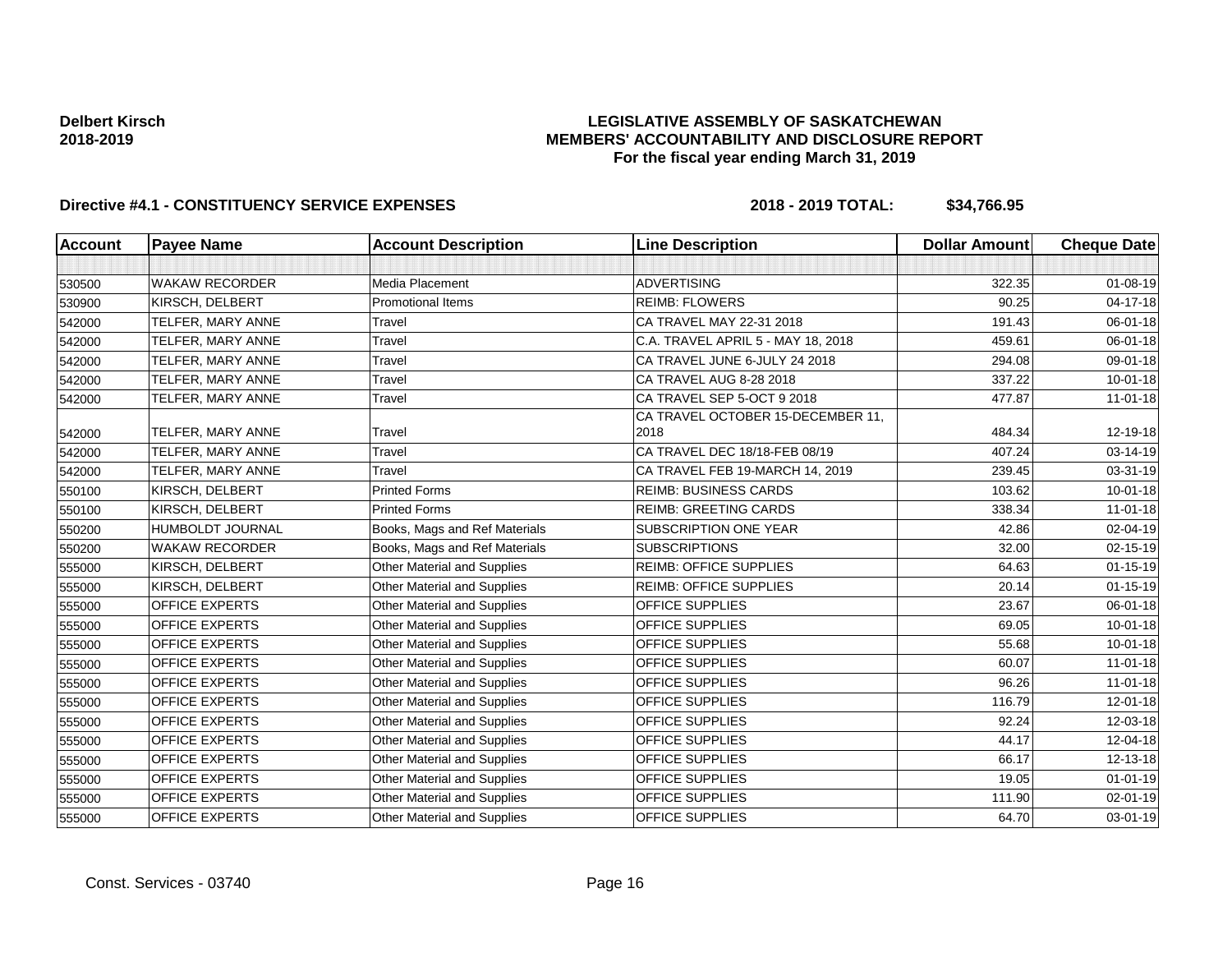## **LEGISLATIVE ASSEMBLY OF SASKATCHEWAN MEMBERS' ACCOUNTABILITY AND DISCLOSURE REPORT For the fiscal year ending March 31, 2019**

| <b>Account</b> | <b>Payee Name</b>     | <b>Account Description</b>  | <b>Line Description</b>  | <b>Dollar Amount</b> | <b>Cheque Date</b> |
|----------------|-----------------------|-----------------------------|--------------------------|----------------------|--------------------|
|                |                       |                             |                          |                      |                    |
| 555000         | <b>OFFICE EXPERTS</b> | Other Material and Supplies | OFFICE SUPPLIES          | 35.08                | 03-01-19           |
| 555000         | <b>OFFICE EXPERTS</b> | Other Material and Supplies | OFFICE SUPPLIES          | 258.64               | 03-06-19           |
| 555000         | <b>OFFICE EXPERTS</b> | Other Material and Supplies | OFFICE SUPPLIES          | 114.46               | 03-18-19           |
| 555000         | <b>OFFICE EXPERTS</b> | Other Material and Supplies | <b>OFFICE SUPPLIES</b>   | 256.79               | 03-20-19           |
| 555000         | <b>OFFICE EXPERTS</b> | Other Material and Supplies | OFFICE SUPPLIES          | 160.97               | 03-20-19           |
| 555000         | <b>OFFICE EXPERTS</b> | Other Material and Supplies | OFFICE SUPPLIES          | 93.63                | 03-27-19           |
| 555000         | TELFER, MARY ANNE     | Other Material and Supplies | OFFICE SUPPLIES          | 35.98                | 09-10-18           |
| 555000         | TELFER, MARY ANNE     | Other Material and Supplies | OFFICE SUPPLIES          | 27.74                | 12-06-18           |
| 555000         | TELFER, MARY ANNE     | Other Material and Supplies | OFFICE SUPPLIES          | 38.63                | 03-21-19           |
| 564600         | KIRSCH, DELBERT       | Computer Software - Exp     | REIMB: COMPUTER SOFTWARE | 44.39                | $01 - 15 - 19$     |
|                |                       |                             |                          |                      |                    |
|                |                       |                             |                          |                      |                    |
|                |                       |                             |                          |                      |                    |
|                |                       |                             |                          |                      |                    |
|                |                       |                             |                          |                      |                    |
|                |                       |                             |                          |                      |                    |
|                |                       |                             |                          |                      |                    |
|                |                       |                             |                          |                      |                    |
|                |                       |                             |                          |                      |                    |
|                |                       |                             |                          |                      |                    |
|                |                       |                             |                          |                      |                    |
|                |                       |                             |                          |                      |                    |
|                |                       |                             |                          |                      |                    |
|                |                       |                             |                          |                      |                    |
|                |                       |                             |                          |                      |                    |
|                |                       |                             |                          |                      |                    |
|                |                       |                             |                          |                      |                    |
|                |                       |                             |                          |                      |                    |
|                |                       |                             |                          |                      |                    |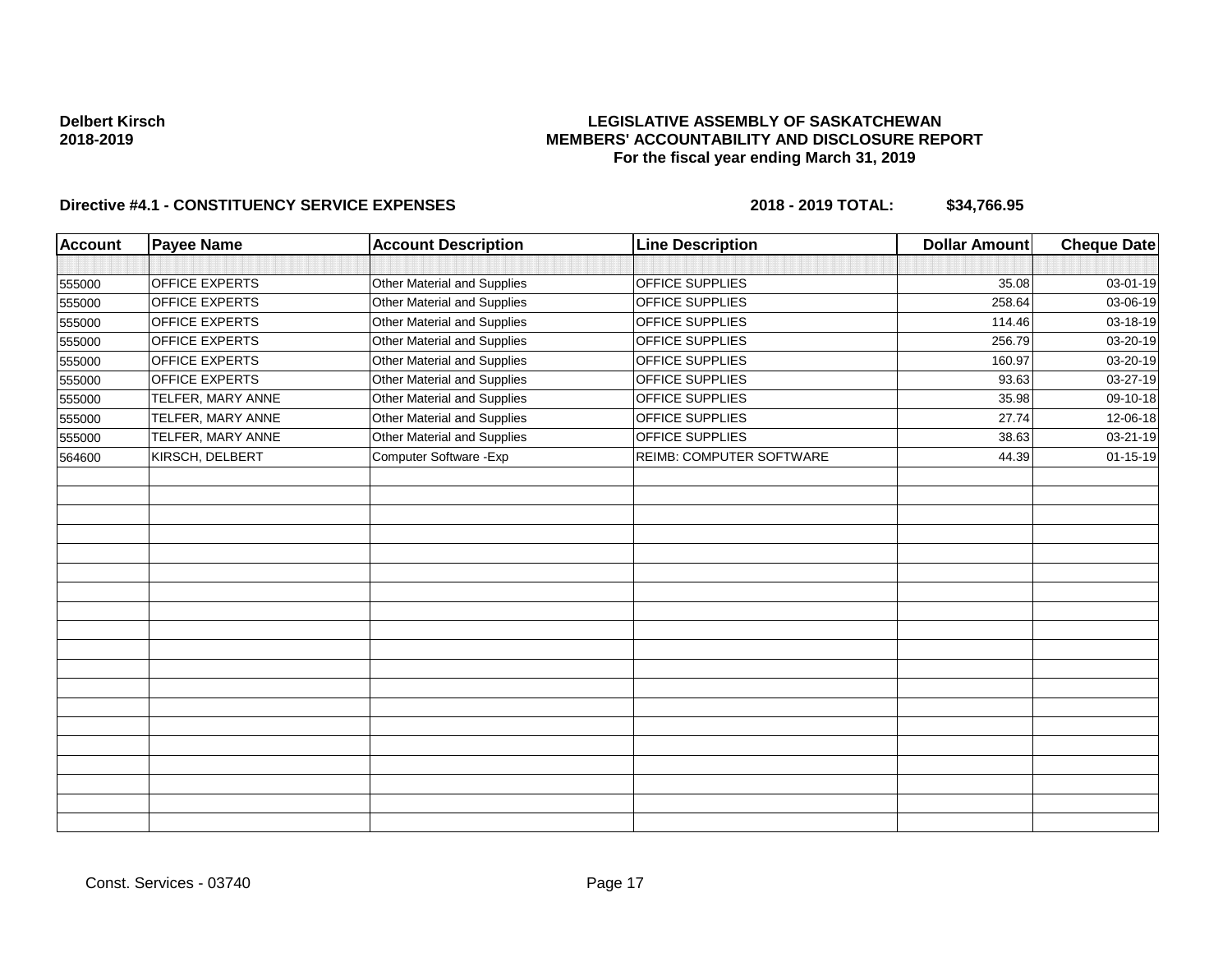## **LEGISLATIVE ASSEMBLY OF SASKATCHEWAN MEMBERS' ACCOUNTABILITY AND DISCLOSURE REPORT For the fiscal year ending March 31, 2019**

| <b>Account</b> | Payee Name | <b>Account Description</b> | <b>Line Description</b> | <b>Dollar Amount</b> | <b>Cheque Date</b> |
|----------------|------------|----------------------------|-------------------------|----------------------|--------------------|
|                |            |                            |                         |                      |                    |
|                |            |                            |                         |                      |                    |
|                |            |                            |                         |                      |                    |
|                |            |                            |                         |                      |                    |
|                |            |                            |                         |                      |                    |
|                |            |                            |                         |                      |                    |
|                |            |                            |                         |                      |                    |
|                |            |                            |                         |                      |                    |
|                |            |                            |                         |                      |                    |
|                |            |                            |                         |                      |                    |
|                |            |                            |                         |                      |                    |
|                |            |                            |                         |                      |                    |
|                |            |                            |                         |                      |                    |
|                |            |                            |                         |                      |                    |
|                |            |                            |                         |                      |                    |
|                |            |                            |                         |                      |                    |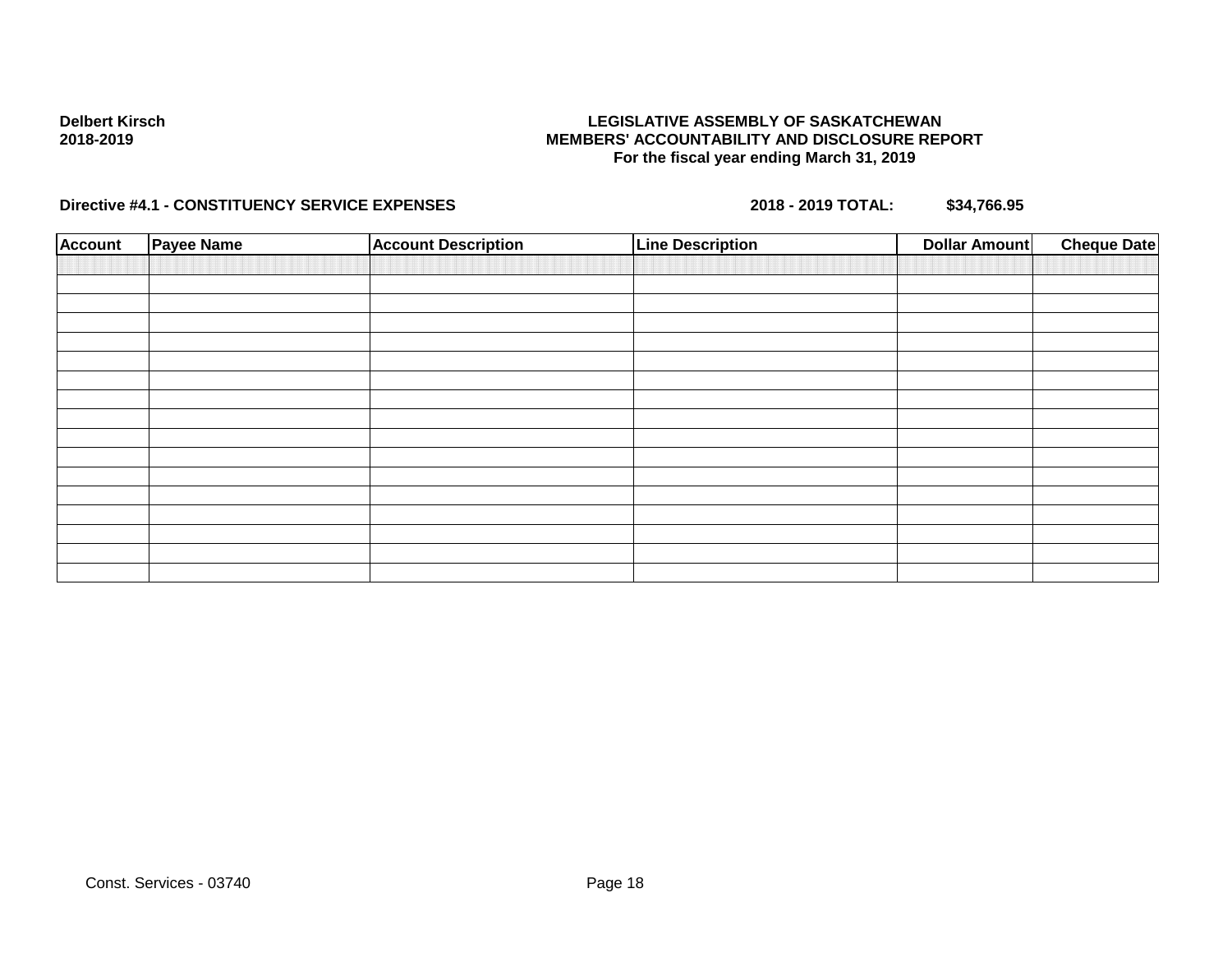# **LEGISLATIVE ASSEMBLY OF SASKATCHEWAN MEMBERS' ACCOUNTABILITY AND DISCLOSURE REPORT For the fiscal year ending March 31, 2019**

| <b>Account</b> | <b>Payee Name</b> | <b>Account Description</b> | <b>Dollar Amount</b> | <b>Cheque Date</b> |
|----------------|-------------------|----------------------------|----------------------|--------------------|
|                |                   |                            |                      |                    |
| 513000         | TELFER, MARY ANNE | Out-of-Scope Permanent     | 2196.32              | 04-24-18           |
| 513000         | TELFER, MARY ANNE | Out-of-Scope Permanent     | 2196.32              | 05-08-18           |
| 513000         | TELFER, MARY ANNE | Out-of-Scope Permanent     | 2,196.32             | 05-23-18           |
| 513000         | TELFER, MARY ANNE | Out-of-Scope Permanent     | 2,196.32             | 06-05-18           |
| 513000         | TELFER, MARY ANNE | Out-of-Scope Permanent     | 2,196.32             | 06-13-18           |
| 513000         | TELFER, MARY ANNE | Out-of-Scope Permanent     | 2,196.32             | 06-27-18           |
| 513000         | TELFER, MARY ANNE | Out-of-Scope Permanent     | 2,196.32             | $07 - 11 - 18$     |
| 513000         | TELFER, MARY ANNE | Out-of-Scope Permanent     | 2196.32              | 07-25-18           |
| 513000         | TELFER, MARY ANNE | Out-of-Scope Permanent     | 2,196.32             | 08-08-18           |
| 513000         | TELFER, MARY ANNE | Out-of-Scope Permanent     | 2,196.32             | 08-22-18           |
| 513000         | TELFER, MARY ANNE | Out-of-Scope Permanent     | 2196.32              | 09-05-18           |
| 513000         | TELFER, MARY ANNE | Out-of-Scope Permanent     | 2196.32              | 09-19-18           |
| 513000         | TELFER, MARY ANNE | Out-of-Scope Permanent     | 2,196.32             | 10-03-18           |
| 513000         | TELFER, MARY ANNE | Out-of-Scope Permanent     | 2196.32              | 10-17-18           |
| 513000         | TELFER, MARY ANNE | Out-of-Scope Permanent     | 1,976.69             | $11 - 01 - 18$     |
| 513000         | TELFER, MARY ANNE | Out-of-Scope Permanent     | 1,976.69             | $11 - 14 - 18$     |
| 513000         | TELFER, MARY ANNE | Out-of-Scope Permanent     | 2,196.32             | 11-28-18           |
| 513000         | TELFER, MARY ANNE | Out-of-Scope Permanent     | 2,196.32             | 12-12-18           |
| 513000         | TELFER, MARY ANNE | Out-of-Scope Permanent     | 2,196.32             | 12-27-18           |
| 513000         | TELFER, MARY ANNE | Out-of-Scope Permanent     | 2,196.32             | 01-09-19           |
| 513000         | TELFER, MARY ANNE | Out-of-Scope Permanent     | 1,976.69             | 01-23-19           |
| 513000         | TELFER, MARY ANNE | Out-of-Scope Permanent     | 1976.69              | 02-06-19           |
| 513000         | TELFER, MARY ANNE | Out-of-Scope Permanent     | 1,976.69             | 02-20-19           |
| 513000         | TELFER, MARY ANNE | Out-of-Scope Permanent     | 1,976.69             | 03-06-19           |
| 513000         | TELFER, MARY ANNE | Out-of-Scope Permanent     | 1,757.06             | 03-20-19           |
| 513000         | TELFER, MARY ANNE | Out-of-Scope Permanent     | 1,976.69             | 04-03-19           |
| 514000         | TELFER, DONALD L. | Casual/Term                | 210.07               | 04-24-18           |
| 514000         | TELFER, DONALD L. | Casual/Term                | 210.07               | 05-08-18           |
| 514000         | TELFER, DONALD L. | Casual/Term                | 210.07               | 05-23-18           |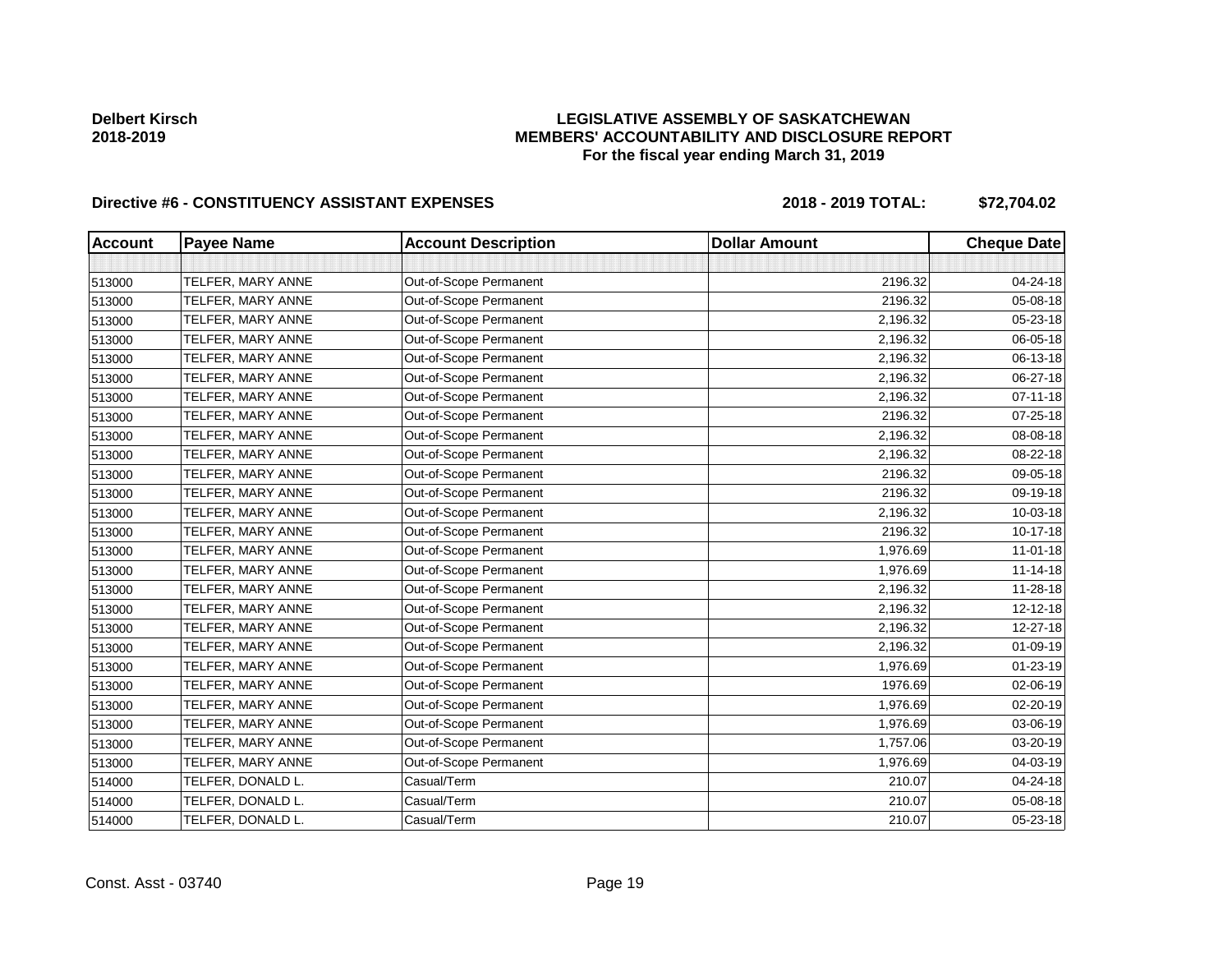# **LEGISLATIVE ASSEMBLY OF SASKATCHEWAN MEMBERS' ACCOUNTABILITY AND DISCLOSURE REPORT For the fiscal year ending March 31, 2019**

| <b>Account</b> | <b>Payee Name</b> | <b>Account Description</b>                    | <b>Dollar Amount</b> | <b>Cheque Date</b> |
|----------------|-------------------|-----------------------------------------------|----------------------|--------------------|
|                |                   |                                               |                      |                    |
| 514000         | TELFER, DONALD L. | Casual/Term                                   | 630.21               | 06-05-18           |
| 514000         | TELFER, DONALD L. | Casual/Term                                   | 630.21               | 06-13-18           |
| 514000         | TELFER, DONALD L. | Casual/Term                                   | 1,260.42             | 06-27-18           |
| 514000         | TELFER, DONALD L. | Casual/Term                                   | 1,260.42             | 07-11-18           |
| 514000         | TELFER, DONALD L. | Casual/Term                                   | 1050.36              | 07-25-18           |
| 514000         | TELFER, DONALD L. | Casual/Term                                   | 1,050.36             | 08-08-18           |
| 514000         | TELFER, DONALD L. | Casual/Term                                   | 1,050.36             | 08-22-18           |
| 514000         | TELFER, DONALD L. | Casual/Term                                   | 1050.36              | 09-05-18           |
| 514000         | TELFER, DONALD L. | Casual/Term                                   | 630.21               | 09-19-18           |
| 514000         | TELFER, DONALD L. | Casual/Term                                   | 630.21               | 10-03-18           |
| 514000         | TELFER, DONALD L. | Casual/Term                                   | 630.21               | $10 - 17 - 18$     |
| 514000         | TELFER, DONALD L. | Casual/Term                                   | 630.21               | $11 - 01 - 18$     |
| 514000         | TELFER, DONALD L. | Casual/Term                                   | 630.21               | $11 - 14 - 18$     |
| 514000         | TELFER, DONALD L. | Casual/Term                                   | 1050.36              | 11-28-18           |
| 514000         | TELFER, DONALD L. | Casual/Term                                   | 1050.36              | $12 - 12 - 18$     |
| 514000         | TELFER, DONALD L. | Casual/Term                                   | 1,050.36             | 12-27-18           |
| 514000         | TELFER, DONALD L. | Casual/Term                                   | 780.27               | $01 - 09 - 19$     |
| 514000         | TELFER, DONALD L. | Casual/Term                                   | 420.14               | 01-23-19           |
| 514000         | TELFER, DONALD L. | Casual/Term                                   | 420.14               | 02-06-19           |
| 514000         | TELFER, DONALD L. | Casual/Term                                   | 420.14               | 02-20-19           |
| 514000         | TELFER, DONALD L. | Casual/Term                                   | 420.14               | 03-06-19           |
| 514000         | TELFER, DONALD L. | Casual/Term                                   | 210.07               | 03-20-19           |
| 514000         | TELFER, DONALD L. | Casual/Term                                   | 210.07               | 04-03-19           |
| 519900         | None (Default)    | Change in Y/E Accrued Empl Leave Entitlements | $-266.70$            | 04-18-18           |
| 519900         | None (Default)    | Change in Y/E Accrued Empl Leave Entitlements | 47.06                | 04-08-19           |
|                |                   |                                               |                      |                    |
|                |                   |                                               |                      |                    |
|                |                   |                                               |                      |                    |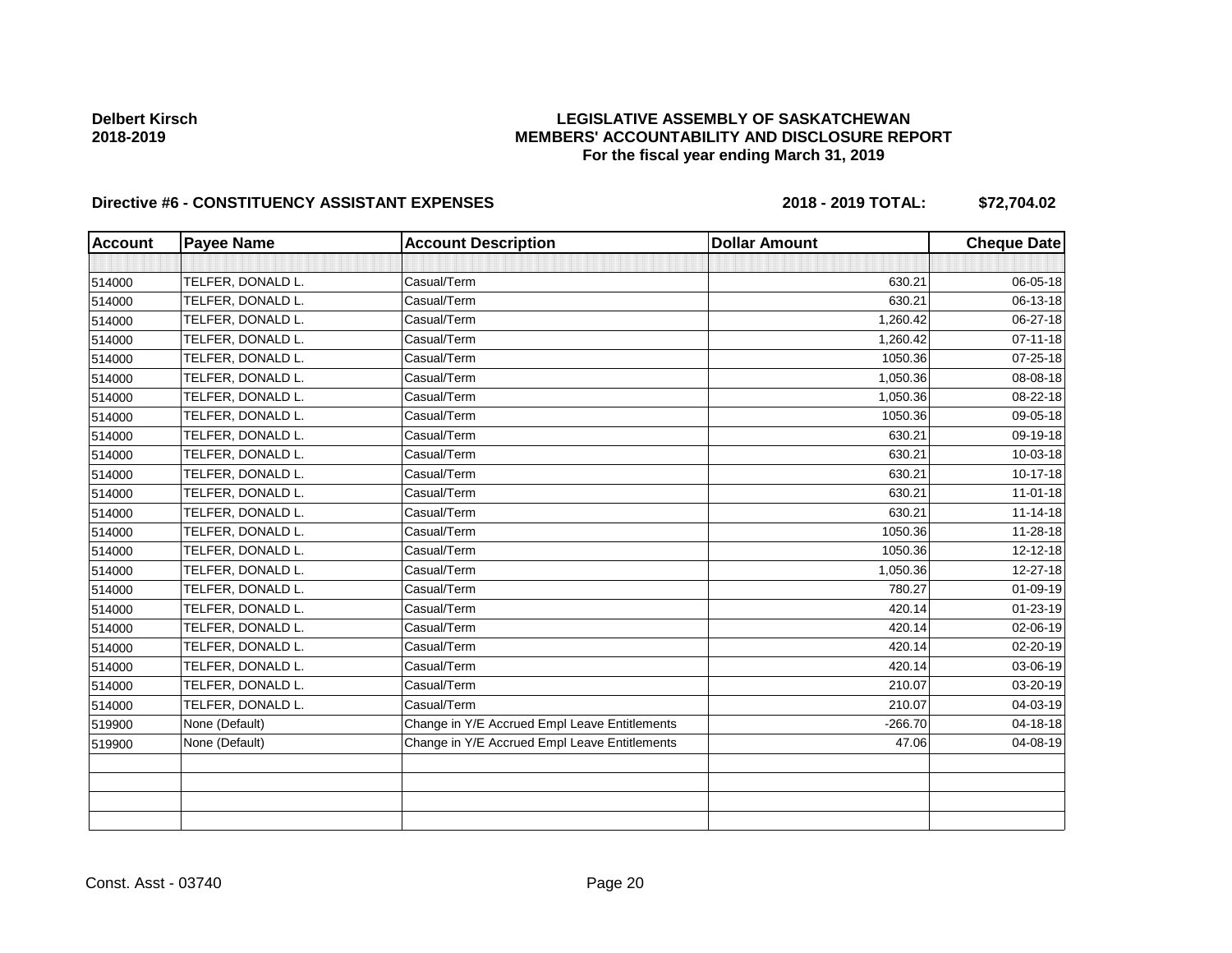## **LEGISLATIVE ASSEMBLY OF SASKATCHEWAN MEMBERS' ACCOUNTABILITY AND DISCLOSURE REPORT For the fiscal year ending March 31, 2019**

| <b>Account</b> | Payee Name | <b>Account Description</b> | <b>Dollar Amount</b> | <b>Cheque Date</b> |
|----------------|------------|----------------------------|----------------------|--------------------|
|                |            |                            |                      |                    |
|                |            |                            |                      |                    |
|                |            |                            |                      |                    |
|                |            |                            |                      |                    |
|                |            |                            |                      |                    |
|                |            |                            |                      |                    |
|                |            |                            |                      |                    |
|                |            |                            |                      |                    |
|                |            |                            |                      |                    |
|                |            |                            |                      |                    |
|                |            |                            |                      |                    |
|                |            |                            |                      |                    |
|                |            |                            |                      |                    |
|                |            |                            |                      |                    |
|                |            |                            |                      |                    |
|                |            |                            |                      |                    |
|                |            |                            |                      |                    |
|                |            |                            |                      |                    |
|                |            |                            |                      |                    |
|                |            |                            |                      |                    |
|                |            |                            |                      |                    |
|                |            |                            |                      |                    |
|                |            |                            |                      |                    |
|                |            |                            |                      |                    |
|                |            |                            |                      |                    |
|                |            |                            |                      |                    |
|                |            |                            |                      |                    |
|                |            |                            |                      |                    |
|                |            |                            |                      |                    |